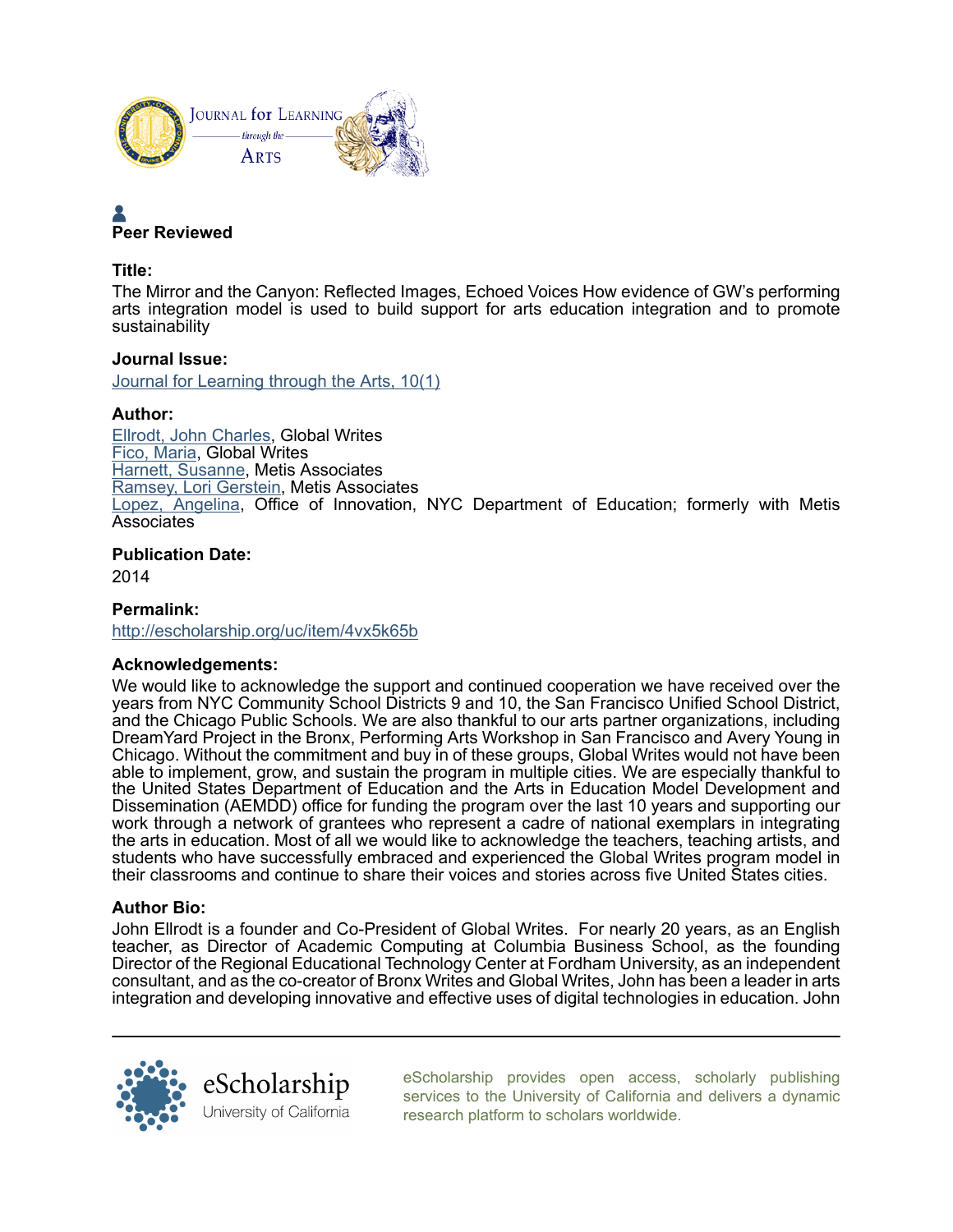has been a pioneer in the use of collaborative technologies, including videoconferencing, and has presented his influential work at local, regional and national conferences. As GW, John and Maria Fico partner in cities across the country with arts education organizations including, DreamYard, Young Chicago Authors, Performing Arts Workshop, and L/A Arts Founded in 2005, GW has grown to work with partner organizations in New York, Chicago, San Francisco and Lewiston, ME, and has enjoyed support from The National Guild/MetLife Foundation, the New York State Council on the Arts, and the United States Department of Education.

Maria Fico is a founder and Co-President of Global Writes. During her 27-year career for a New York City school district in the Bronx, Maria went from math teacher to Director of Instructional Technology. In that final role, she was responsible for district-wide training of teachers, administrators and parents, as well as the effective integration of digital technologies in everyday classroom practice. Maria has been a pioneer in the use of collaborative technologies, including videoconferencing, and she has presented her influential work at local, regional and national conferences. She has taught graduate students at Manhattan College, Bank Street College and Lehman College, CUNY. In 1998, she was a co-creator of Bronx Writes, an innovative performance poetry program that served as the model for Global Writes. Founded in 2005, GW has grown to work with partner organizations in New York, Chicago, San Francisco and Lewiston, ME, and has enjoyed support from The National Guild/MetLife Foundation, the New York State Council on the Arts, and the United States Department of Education.

Dr. Susanne Harnett, Managing Senior Associate at Metis Associates, was the Principal Investigator of the Framing Student Success study and has led multiple evaluations of arts integration initiatives, including several Arts in Education Model Development and Dissemination and Professional Development for Arts Educator projects.

Lori Gerstein Ramsey, Ed.D., is a Senior Research Associate with Metis Associates where she conducts research and evaluation projects, including those at both the K-12 and higher education levels. She has evaluated a number of federally-funded initiatives in a variety of areas, including arts, educational technology, k-12 instruction, and professional development. She was previously a special education teacher and technology coordinator.

Angelina Lopez is a Research Assistant with Metis Associates, where she has worked on school- and community-based research and evaluation projects for over two years. Her work includes several evaluations of arts-integration education projects. She has an M.S. in Policy and Management and previously worked in child welfare as a dependency case manager.

# Keywords:

K-12 Education, arts integration, English language arts, literacy, poetry, performance, research and evaluation, sustainability, dissemination, technology, theatre

#### Local Identifier:

class\_lta\_19256

#### Abstract:

The Global Writes (GW) model is a well-designed performing arts integrated literacy program that builds local and global support among students, teachers, and arts partners through the use of innovative technologies. Through local partnerships between schools and arts organizations forged by GW, classroom teachers and local teaching artists build collaborative relationships to impact teacher practice and effectiveness, school culture and environment, and student development and achievement in the arts and English language arts. Classroom-based interventions for students include residencies providing instruction in writing original poetry and the art of performance, and poetry performances for authentic audiences including local communitybased and inter-city poetry slam sessions. Dissemination, growth, and sustainability have been



[eScholarship provides open access, scholarly publishing](http://escholarship.org) [services to the University of California and delivers a dynamic](http://escholarship.org) [research platform to scholars worldwide.](http://escholarship.org)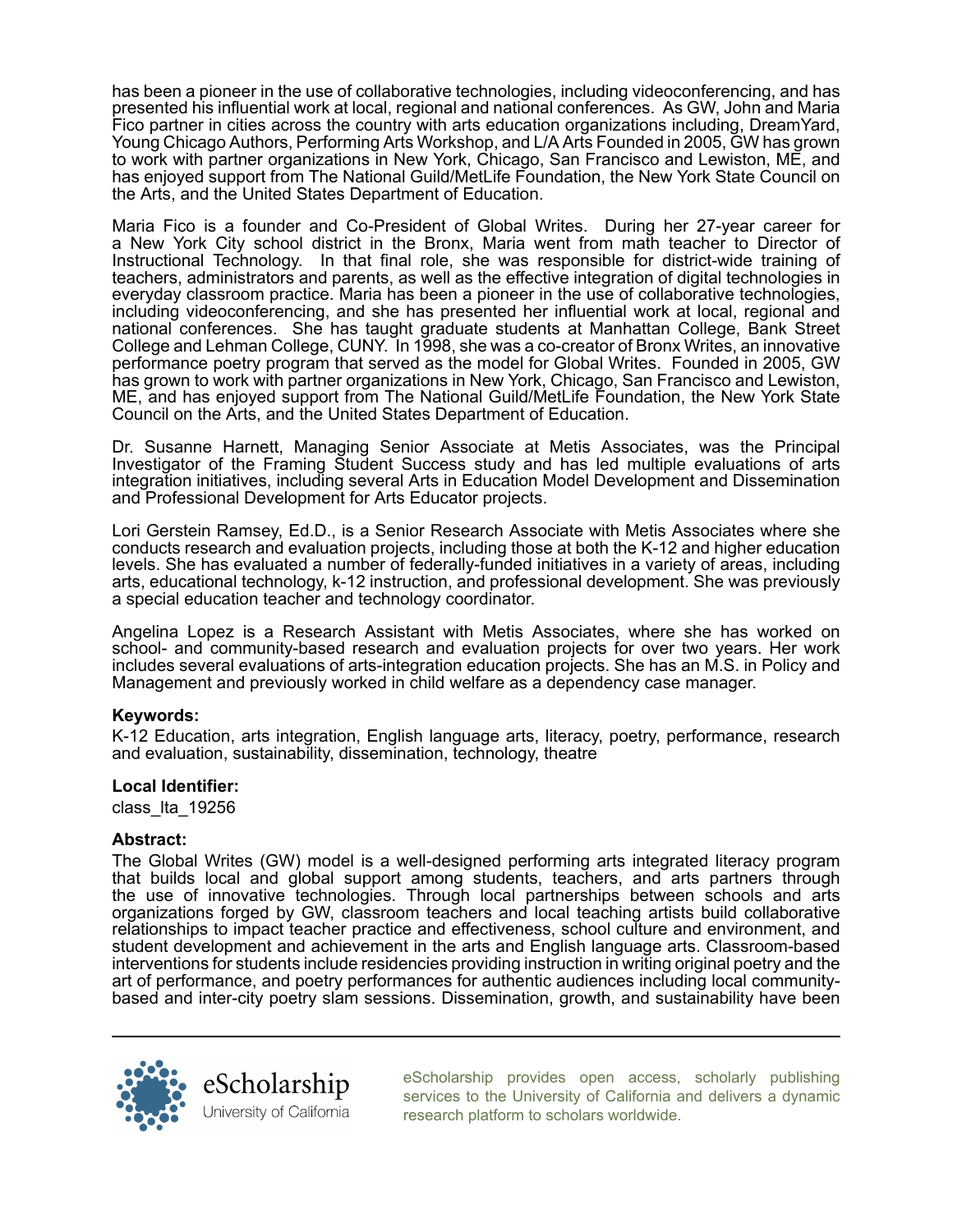the cornerstones of the GW mission, promoting the improvement of teaching and learning. Throughout this process the GW team has embraced the metaphor of "the mirror and the canyon" by formatively reflecting on the model of practice, continuously improving the program model by "looking in the mirror", building on what works as evidenced through research, and tailoring the program to meet the needs of individual schools and arts organization partners in each location.

 The authors will provide a review of the GW program, tracing its history and development, and focusing on how specific aspects of the model and evidence of its academic, social-emotional, and professional successes have been used to expand, build local support, and sustain the program in several communities across the country. Evidence of increases in student performance on state ELA exams, long-term impact onteacher practice, and sustained use of technology to continue collaboration among participants are highlighted as hallmarks of demonstrated success of the GW model in cities throughout the country.

### Copyright Information:

All rights reserved unless otherwise indicated. Contact the author or original publisher for any necessary permissions. eScholarship is not the copyright owner for deposited works. Learn more at [http://www.escholarship.org/help\\_copyright.html#reuse](http://www.escholarship.org/help_copyright.html#reuse)



[eScholarship provides open access, scholarly publishing](http://escholarship.org) [services to the University of California and delivers a dynamic](http://escholarship.org) [research platform to scholars worldwide.](http://escholarship.org)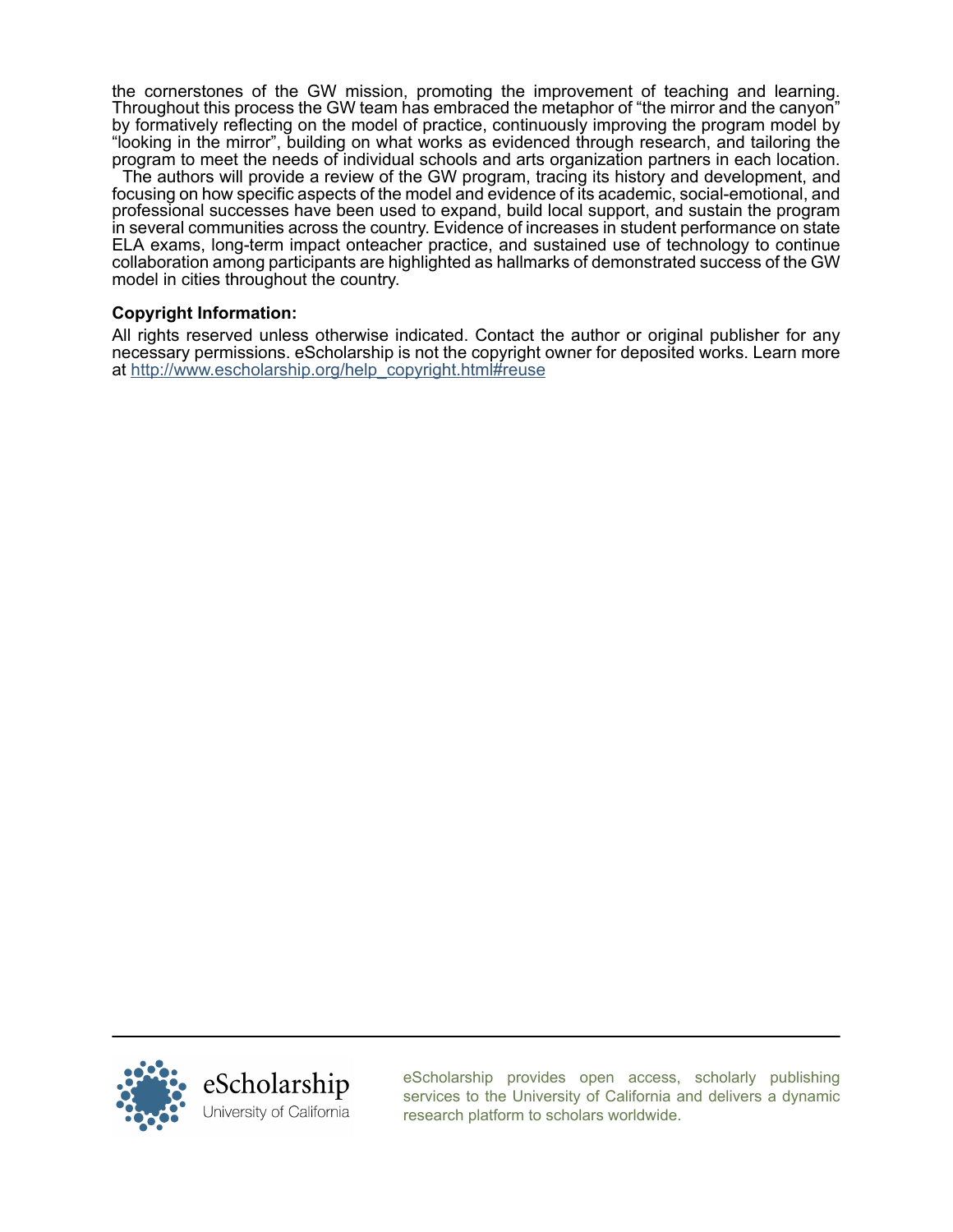Ellrodt et al.: The Mirror and the Canyon: Reflected Images, Echoed Voices How evidence of...

The Mirror and the Canyon: *Reflected Images, Echoed Voices* How evidence of GW's performing arts integration model is used to build support for arts education integration and to promote sustainability

> John Charles Ellrodt Global Writes

> > Maria Fico Global Writes

Susanne Harnett Metis Associates

Angelina Lopez Metis Associates

Lori Gerstein Ramsey Metis Associates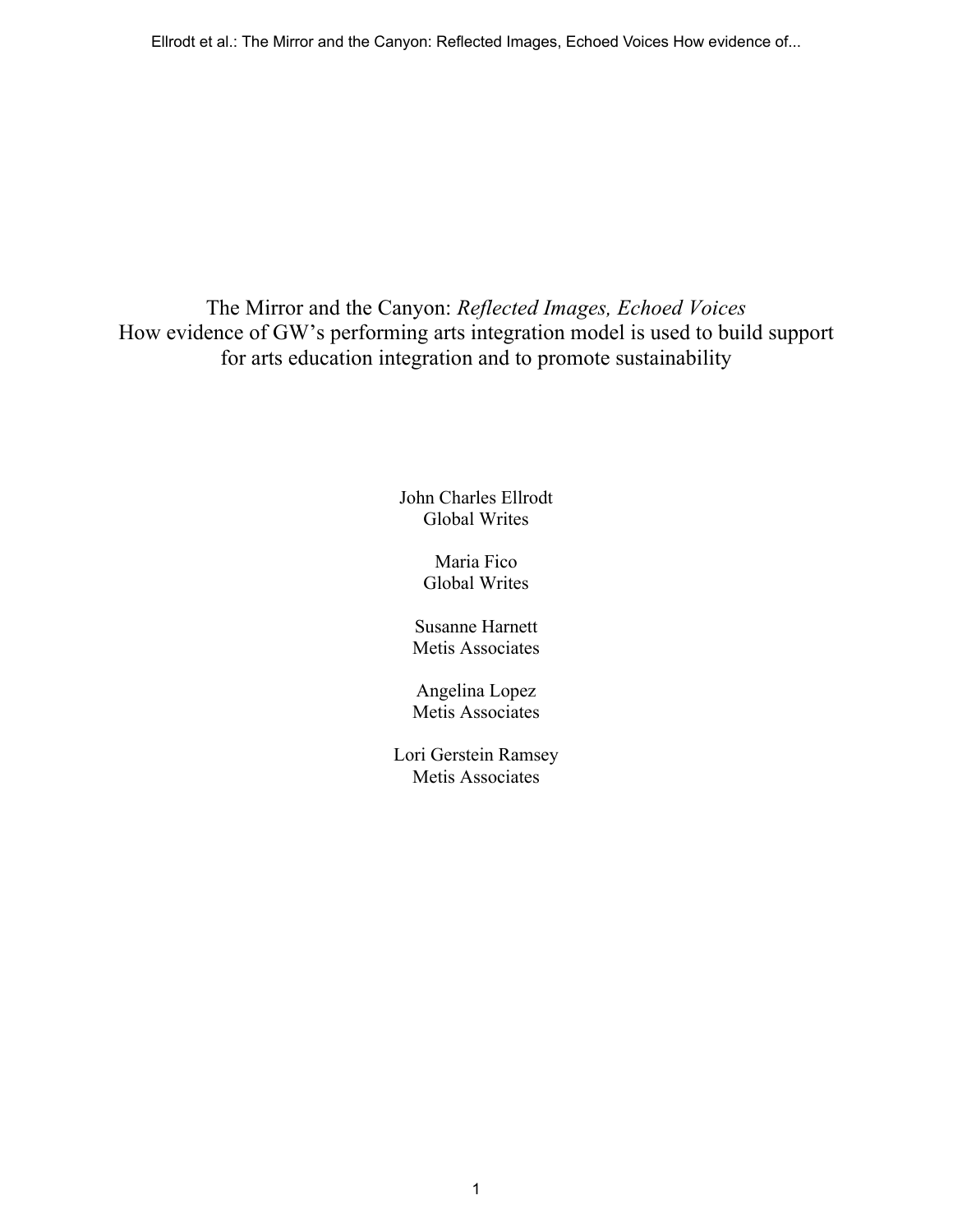#### **Abstract:**

The Global Writes (GW) model is a well-designed performing arts integrated literacy program that builds local and global support among students, teachers, and arts partners through the use of innovative technologies. Through local partnerships between schools and arts organizations forged by GW, classroom teachers and local teaching artists build collaborative relationships to impact teacher practice and effectiveness, school culture and environment, and student development and achievement in the arts and English language arts. Classroom-based interventions for students include residencies providing instruction in writing original poetry and the art of performance, and poetry performances for authentic audiences including local community-based and inter-city poetry slam sessions. Dissemination, growth, and sustainability have been the cornerstones of the GW mission, promoting the improvement of teaching and learning. Throughout this process the GW team has embraced the metaphor of "the mirror and the canyon" by formatively reflecting on the model of practice, continuously improving the program model by "looking in the mirror", building on what works as evidenced through research, and tailoring the program to meet the needs of individual schools and arts organization partners in each location. The authors will provide a review of the GW program, tracing its history and development, and focusing on how specific aspects of the model and evidence of its academic, social-emotional, and professional successes have been used to expand, build local support, and sustain the program in several communities across the country. Evidence of increases in student performance on state ELA exams, long-term impact on teacher practice, and sustained use of technology to continue collaboration among participants are highlighted as hallmarks of demonstrated success of the GW model in cities throughout the country.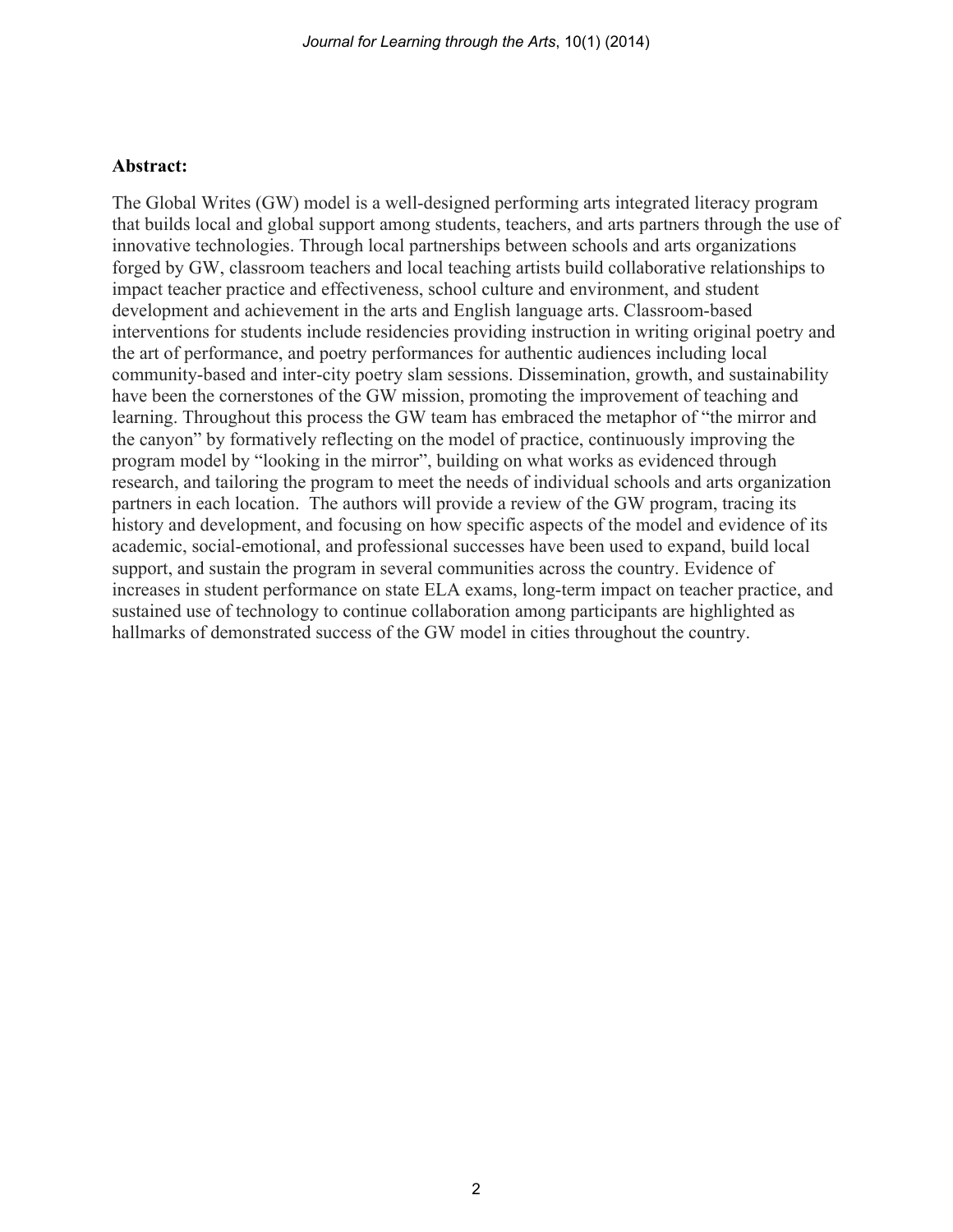## **Introduction**

Since 2005, Global Writes (GW) has brought performing arts, embedded within English language arts instruction and supported by technology, to students, teachers, and schools in cities across the nation. To date, GW has implemented three Arts in Education Model Development and Dissemination (AEMDD) grant projects funded by the U.S. Department of Education (USDOE): *POETRY Express* in the Bronx, NY; *Honoring Student Voices* in Chicago, IL and the Bronx, NY; and *Tale of Two Cities* in San Francisco, CA. Through these AEMDD projects, GW has explored the question, *"*Can a successful model for performing arts, which is integrated with literacy instruction and use of  $21<sup>st</sup>$  century technologies, be replicated to positively impact students in various public school districts across the country?*"* Since its inception, GW has utilized best practices in the fields of performing arts and English literacy education, as well as insights learned from local evaluations, to build a strong and sustainable model of integrating performing arts with a group of high-needs public schools.

GW was formally established seven years after GW staff began collaborating with middle schools in the Bronx, NY for the *BRONX WRITeS* project. This project, started in 1998 as a partnership with DreamYard, an arts education organization that provides teaching artists residences for K-12 schools in the Bronx, and later led to securing the first GW AEMDD research grant in 2003 to implement and evaluate *POETRY Express*. After incorporating into a nonprofit in 2005, GW used the experience, data, and foundational information gathered from *BRONX WRITeS* and *POETRY Express* to develop the GW model for arts integration with the implementation of two more AEMDD funded projects, *Honoring Student Voices* and *Tale of Two Cities*. Recently, the model has been expanded in additional places such as Maine where the project now includes three new schools. As the model has evolved, GW developed a community of practice with over 40 schools across the country that is grounded in traditional classroom experiences in the arts and English language learning as well as  $21<sup>st</sup>$  century technologies.

The GW model is comprised of five major elements: 1) partnering with school districts and local arts organizations; 2) integrating performing arts and literacy instruction through inschool residencies with teaching artists; 3) using technology to engage students and accommodate different modalities of learning; 4) hosting authentic opportunities for student poetry performance; and 5) establishing mentorship networks with schools and arts organizations.

The GW model of institutional collaboration and arts integration is a unique and innovative approach that builds local partnerships between schools and arts organizations to effect transformation in the areas of teacher practice and effectiveness, school culture and environment, and student development and achievement. Drawing selectively from transformational learning theory, as advanced by Jack Mezirow (2000) and Edward W. Taylor (2007), the GW model aims to transform student and teacher experiences with the arts by breaking down the traditional boundaries of the classroom and school, by opening up new perspectives on instructional practice, by demonstrating the power of collaboration, and by providing tools and structures to build and sustain learning communities.

Through local partnerships between schools and arts organizations forged by GW, classroom teachers and local teaching artists build collaborative relationships to maximize student potential for learning through the arts. The inclusion of teaching artists in the GW model is supported by research from Stevenson and Deasy (2005) who found that "partnerships were an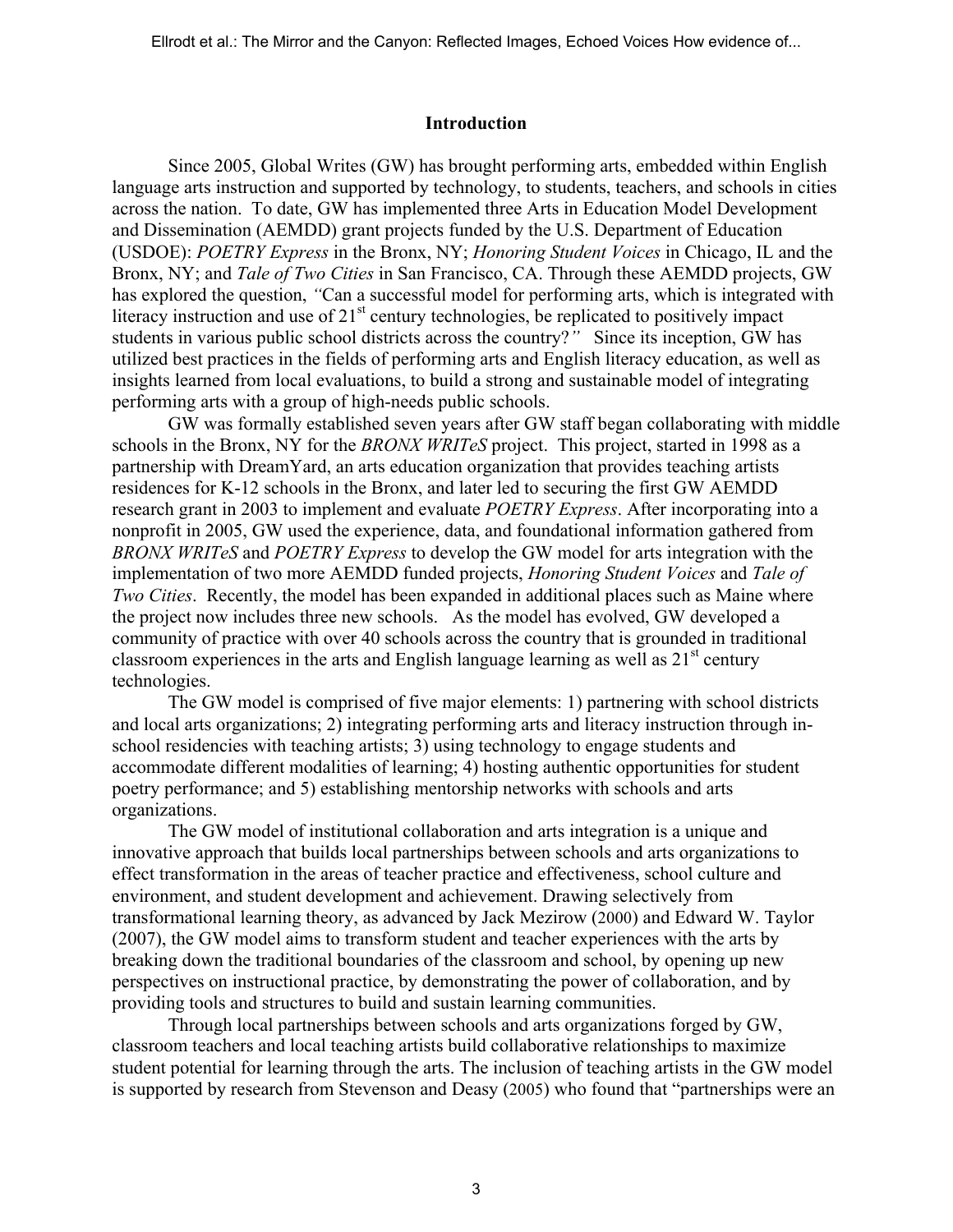important catalyst for creating new dynamics in schools" and that "the most effective experiences for teachers in integrating performing arts into other content areas occurred when there was an opportunity provided to partner with practicing artists in their classroom." The GW projects foster these partnerships by working with local arts partners to provide in-classroom residencies, utilizing a team teaching approach with English language arts instructors. In AMEDD GW projects, participating teachers work with GW staff and teaching artists to develop curriculum maps connecting elements of poetry with school-based literacy curricula and state standards. During the residencies, teachers and artists plan weekly lessons to implement poetry writing and performance instruction in the classroom.

GW's model of integrating performing arts into literacy instruction is designed to create a "third space." Defined by Stevenson and Deasy (2005) as the classroom environment where students create works of art or interact with art, bringing their own knowledge, experience and imagination to bear on the sharing, interpretation or critique of art, "third spaces" also refer to the relationships forged by working with the arts, and the context these relationships create for teaching and learning. Activities in the GW model are intended to develop "third spaces" between and among students, teachers and teaching artists in the classroom (impacting individuals); between and among classes across participating schools (impacting whole-school culture); and between and among the participating schools and arts partner organizations within each location (impacting institutional and community culture).

Student activities in all of GW AEMDD projects are centered on classroom-based residencies and are aligned with several key components attributed by Stevenson and Deasy (2005) as elements needed for successful arts integration programs in schools to support the academic achievement of at-risk student populations. (See Table 1). The GW model also incorporates performing arts and technology to engage student learners in multiple modalities that support diverse learning styles and address components of the International Society for Technology in Education National Education Technology Standards for Teachers (ISTE NETS-T), which include facilitating and inspiring student learning and creativity, designing and developing digital age learning experiences and assessments, modeling digital age work and learning, promoting and modeling digital citizenship and responsibility, and engaging in professional growth and leadership (ISTE, 2009. Classroom-based interventions for students include residencies providing instruction in writing original poetry and the art of performance, and poetry performances for authentic audiences including local community-based and inter-city poetry slam sessions. GW takes an exceptional approach to using technology with students by focusing on the use of high-level multimedia tools and authoring applications that allow students to create, edit, and publish their own work. Using a variety of technologies affords GW the opportunity to engage the visual, auditory and kinesthetic learner in a way that will best serve their ability to process, create and synthesize new information (Giles, 2010). Indeed, as suggested in the National Education Technology Plan (2010): "The challenge for our education system is to leverage technology to create relevant learning experiences that mirror students' daily lives and the reality of their futures."(USDOE, 2010).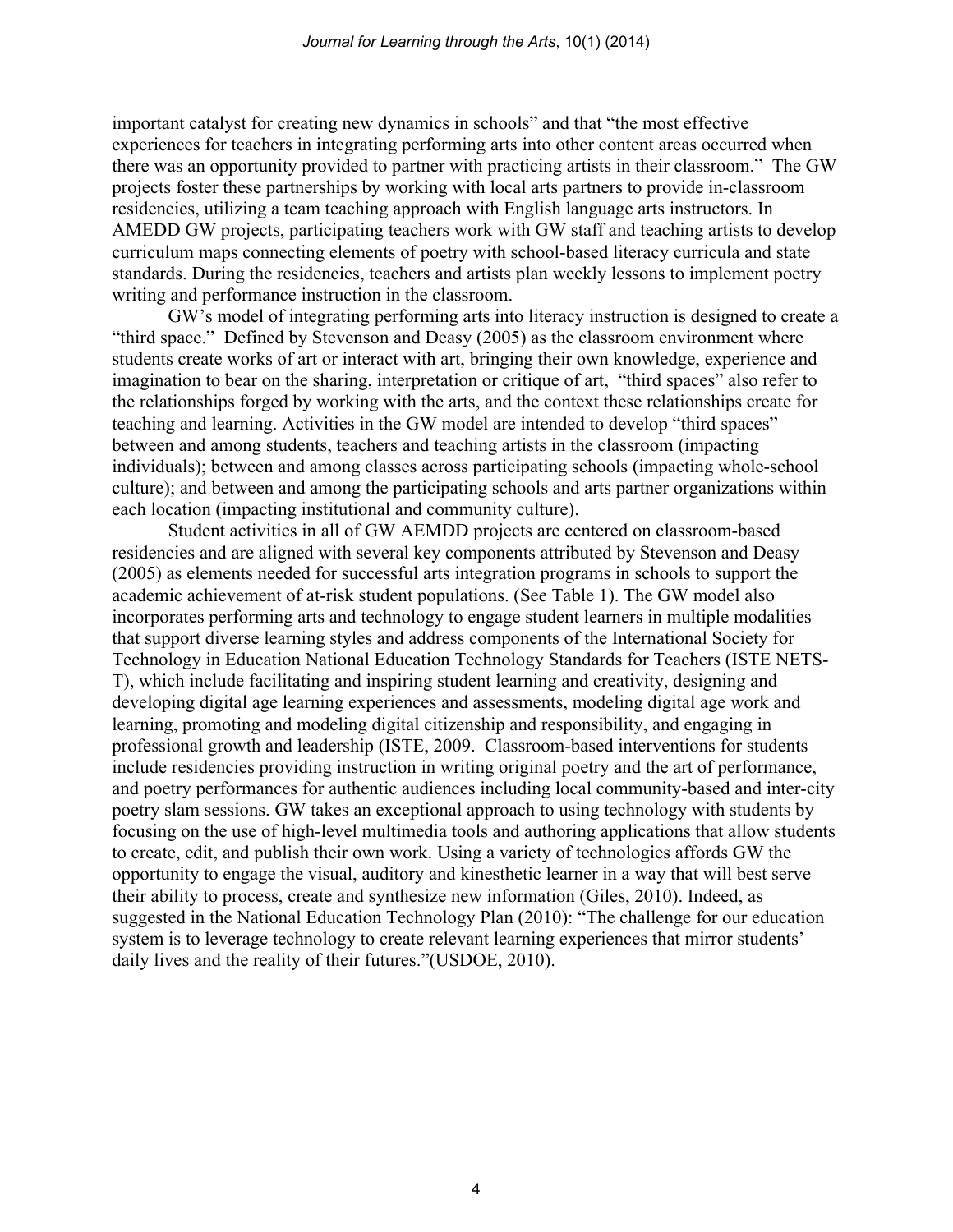Table 1

Matrix of Stevenson and Deasy Research Elements Identified in Arts Programs that Support Academic Achievement

| <b>Research</b><br><b>Element:</b>  | Stevenson & Deasy (2005) Definition:                                                                                                                                                                                                                                                                     | <b>Global Writes Approach:</b>                                                                                                                                                                                                                                                                                                                                                                                              |
|-------------------------------------|----------------------------------------------------------------------------------------------------------------------------------------------------------------------------------------------------------------------------------------------------------------------------------------------------------|-----------------------------------------------------------------------------------------------------------------------------------------------------------------------------------------------------------------------------------------------------------------------------------------------------------------------------------------------------------------------------------------------------------------------------|
| <b>Student as</b><br>an Artist      | Students develop a third space where they<br>draw on their lived world and what they<br>have learned from their teachers to create<br>and express something new.                                                                                                                                         | Students are engaged in a writing<br>٠<br>process in developing their own poetry.<br>Students use technology for writing,<br>$\bullet$<br>editing and publishing their work.                                                                                                                                                                                                                                                |
| Student as a<br>Contributor         | The dimension of the art experience that<br>culminates in a product that has value to<br>oneself and an external audience. This is<br>particularly important for students who<br>recently immigrated to the US and are<br>struggling with reading and speaking<br>English.                               | Students prepare a final version of<br>٠<br>selected poems from their original<br>collection and use performance skills to<br>engage in a Poetry Slam Competition<br>with other participating schools.<br>Students are encouraged to write and<br>$\bullet$<br>perform poetry in their native language.                                                                                                                     |
| <b>Self-Efficacy</b>                | The ability to stand up and express an idea<br>and back up that idea with feelings and to<br>be themselves. When students have a real<br>audience they are preparing for, they create<br>a self-imposed set of high standards. They<br>demand a high level of quality from each<br>other and themselves. | Students are engaged in peer editing<br>٠<br>activities to prepare their poems and<br>performances for slam competition.<br>Videoconferencing technology is used<br>$\bullet$<br>for students to share their original work<br>with other students as well as authentic<br>audiences across other cities and states.<br>Digital media is used for recording<br>$\bullet$<br>students' work for feedback in the<br>classroom. |
| <b>Adaptive</b><br><b>Expertise</b> | Students develop the ability to apply what<br>they are learning to new situations and<br>experiences in school and in daily life.<br>Students become progressively more<br>competent at the routine procedures or<br>technical aspects of all subjects.                                                  | Students who participate in the original<br>٠<br>model have also shown success in other<br>subjects, such as History Debate Teams<br>and various public speaking activities.                                                                                                                                                                                                                                                |
| Learning<br>from Artists            | Partnerships with teaching artists allow for<br>advanced skills in the art form in a<br>classroom. Artists also bring their own<br>experiences of personal growth and<br>development fostered by their careers in<br>the arts.                                                                           | Participating teachers are partnered with<br>٠<br>a teaching artist for a 10-week writing<br>and performance workshop session.<br>Non-arts teachers learn strategies for<br>developing poetry and performance in<br>their classrooms.<br>Access to the expertise of a professional<br>$\bullet$<br>writer and performing artist provide real<br>world experiences.                                                          |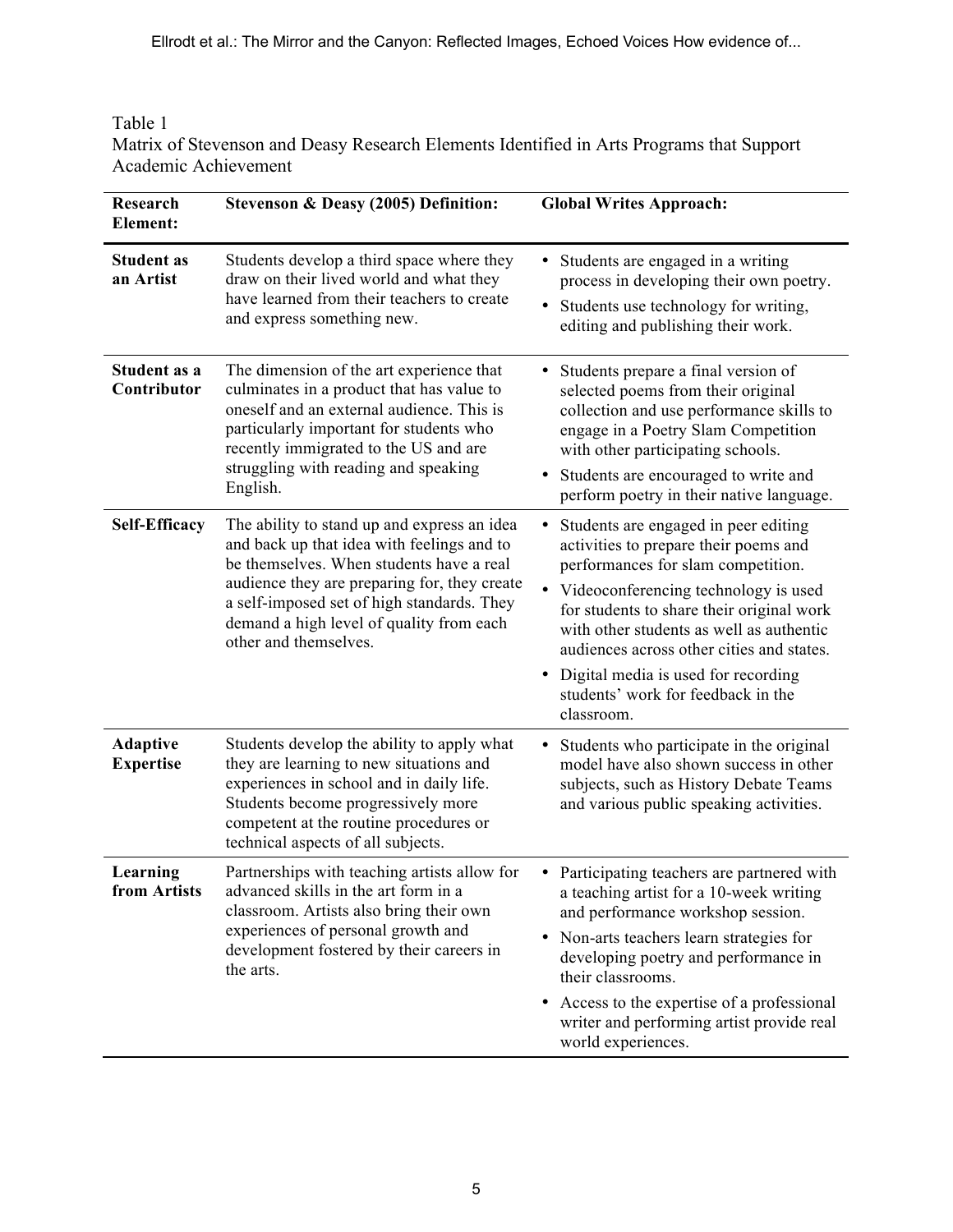GW's experiences implementing three AEMDD grants have continued to inform the program model via the use of data from research to formatively refine the model. For example, in order to support the collaborative relationships forged between schools and arts organizations, findings from implementation research for *POETRY Express* and *Honoring Student Voices* informed the evolution of the GW model to include mentorship between experienced and newly implementing school staff and arts partners. In the current AEMDD project, *Tale of Two Cities*, which grew from the *POETRY Express* and *Honoring Student Voices* project, experienced teachers and arts partners based in the Bronx have provided mentorship to new GW participants in San Francisco, CA via video-conferencing and other communications technologies. The use of these technologies has been especially useful to the sustainability, replication, and refinement of the model, which aligns with the findings from Fulton and Riel (2008), who write, Communications technology provides promising opportunities for collaborative learning environments for teachers in which they can reflect on practice with colleagues, share expertise in a distributed knowledge framework, and build a common understanding of new instructional approaches, standards, and curriculum (Fulton, Riel, 2008).

GW projects also have used videoconferencing for peer mentoring and collaboration, connecting students in schools across the country to share their work in the classroom and through poetry slam competitions to engage all learners at their own highest levels. The mentor relationships created via the *Tale of Two Cities* project among arts organizations, teachers, and students in cities across the nation are a catalyst for the continued development and replicability of the GW model.

The initial *BRONX WRITeS* model and the resulting evolved GW model have maintained success with youth grades 3-12, because the elements reflect the embodiment of what it means to "educate the whole child." Many of the principles found in Universal Design for Learning (National Center for Universal Design for Learning, 2011), which give all individuals equal opportunities to learn, are embedded in the components of the program. For example, during the writing workshop, the artist-in-residence provides a safe environment where students are able to write and share personal topics. Both teacher and teaching artist serve as models and mentors sharing their own personal writing to foster a climate of mutual respect and a level of comfort for the students. The innovative use of social networking tools and videoconferencing during the editing and revising phases of the program helps to build student confidence and contributes to one another's affective development. Social and emotional learning opportunities are aligned with the academic challenges of sharing with an authentic audience.

Each of the GW projects, since the inception of *BRONX WRITeS*, has served to help GW refine and develop the project model. Data gleaned from research findings have provided information and recommendations to customize the approach to individual locations as well as add project components (e.g., mentoring). Throughout this process, the GW team has embraced the metaphor of "the mirror and the canyon" by formatively reflecting on the model of practice. Through each subsequent AEMDD project, GW has continually improved the program model by "looking in the mirror," building on what works, as evidenced through research, and then tailoring the program to meet the needs of individual schools and arts organization partners in each location. Through documentation and feedback gathered from participating students, teachers, and arts partners as part of the research on the model, GW has also learned to "listen to the echo." As GW continues on a journey of arts integration from classroom to classroom, school to school, and city to city, these stories are validating the program's impact on learning and teaching practice through the integration of arts and technology into English literacy instruction.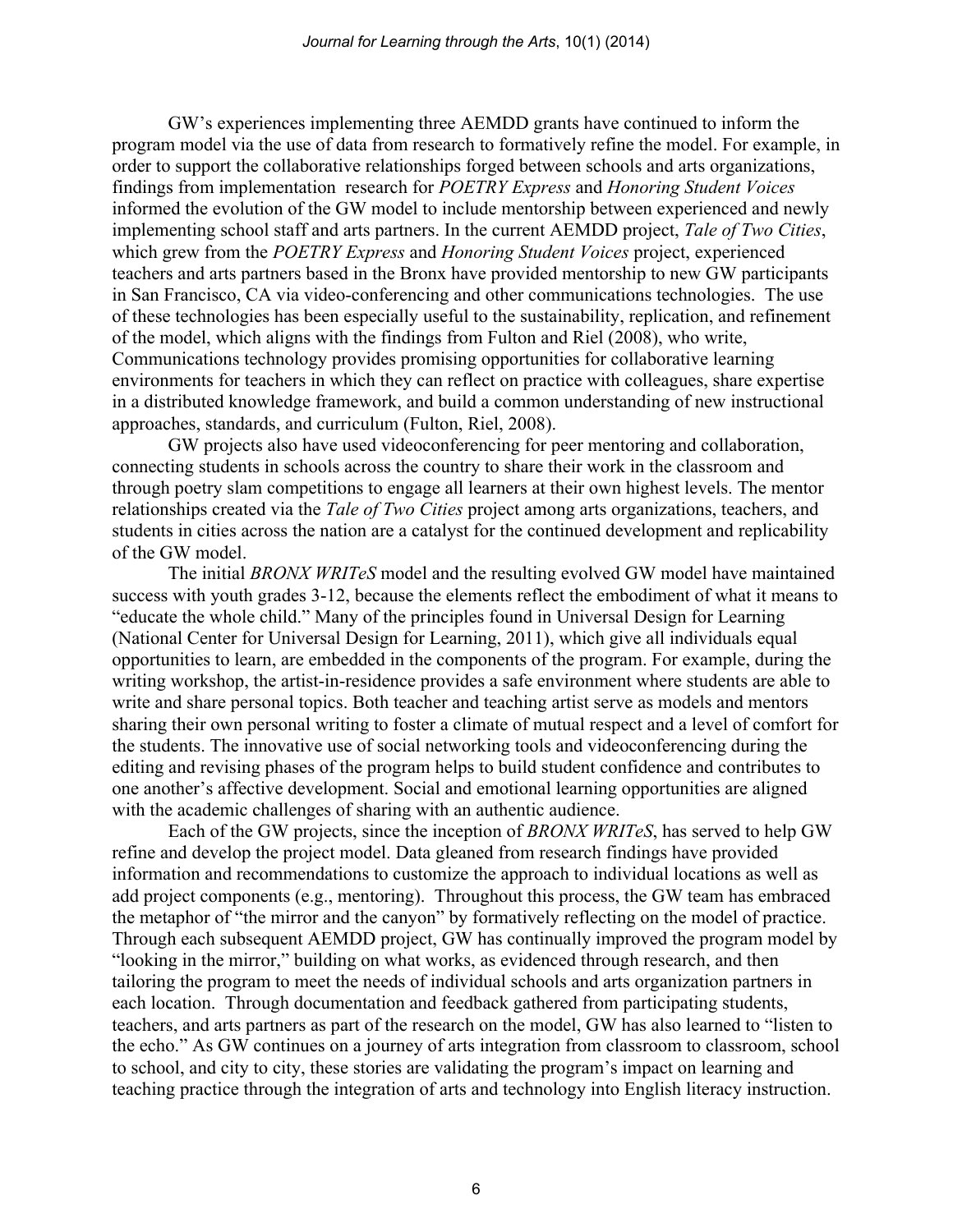Continuous reflections informed by data have helped guide GW forward in its vision to *teach locally, share globally, and build community*, while the "echoes" have promoted GW's efforts for sustainability among current education partners and continued growth through public dissemination. The next section of the paper provides an overview of three GW research studies, supported by AEMDD funding. The subsequent section discusses GW's sustainability and dissemination efforts, drawing support from the research.

# **Methodology and Research Findings**

This section describes the methodology and findings across three GW AEMDD projects: *POETRY Express* (2003-2006; Bronx, NY), *Honoring Student Voices* (2006-2010; Bronx, NY and Chicago, IL), and *Tale of Two Cities* (2010-2014; San Francisco, CA). Project goals for the GW AEMDD projects were focused on several areas, including: increasing students' oral and written communication and deepening their appreciation for the arts, increasing teachers' proficiency in leading literacy instruction and integrating the performing arts and technology with the core curriculum, and sustaining and replicating the project beyond the federal funding period. Each of the three projects underwent Institutional Review Board (IRB) review and received approval in each of the project years. IRB reviews were conducted by Metis's internal IRB, as well as the school districts in each project location, including NYC, Chicago, and San Francisco.

# **GW Study Designs**

The first GW AEMDD study, *POETRY* (Providing Opportunities for Expression through Technology Resources for Youth) *Express*, was conducted in ten New York City (NYC) public elementary and middle schools. Project activities included elementary and middle school classroom residencies, teaching the art of performance poetry, and videoconferencing to allow student sharing and poetry slams. Metis Associates, the independent project evaluators, employed a quasi-experimental design to examine the impact of the treatment intervention on students. Students and teachers in six schools comprised the treatment group,<sup>i</sup> and students and teachers in four demographically similar schools comprised the comparison group. Each treatment school was matched to a comparison school based on similarities in baseline schoolwide demographic and achievement data.

The evaluation study of *POETRY Express* followed two cohorts of students through each of the three project years (2003-2006) and into a no-cost extension year (2007). The first cohort consisted of fifth grade students (students who entered third grade during the first year of project implementation). The second cohort consisted of eighth-grade students (students who entered sixth-grade during the first year of project implementation). One hundred sixty-four treatment students (53.6 percent of the total treatment group) and one hundred ninety-three control students (45.4 percent of the total comparison group) participated in all three years of the study. Baseline school-wide demographic data from school year 2003-2004 are presented for each of the matched treatment and comparison schools in Table 2.<sup>ii</sup>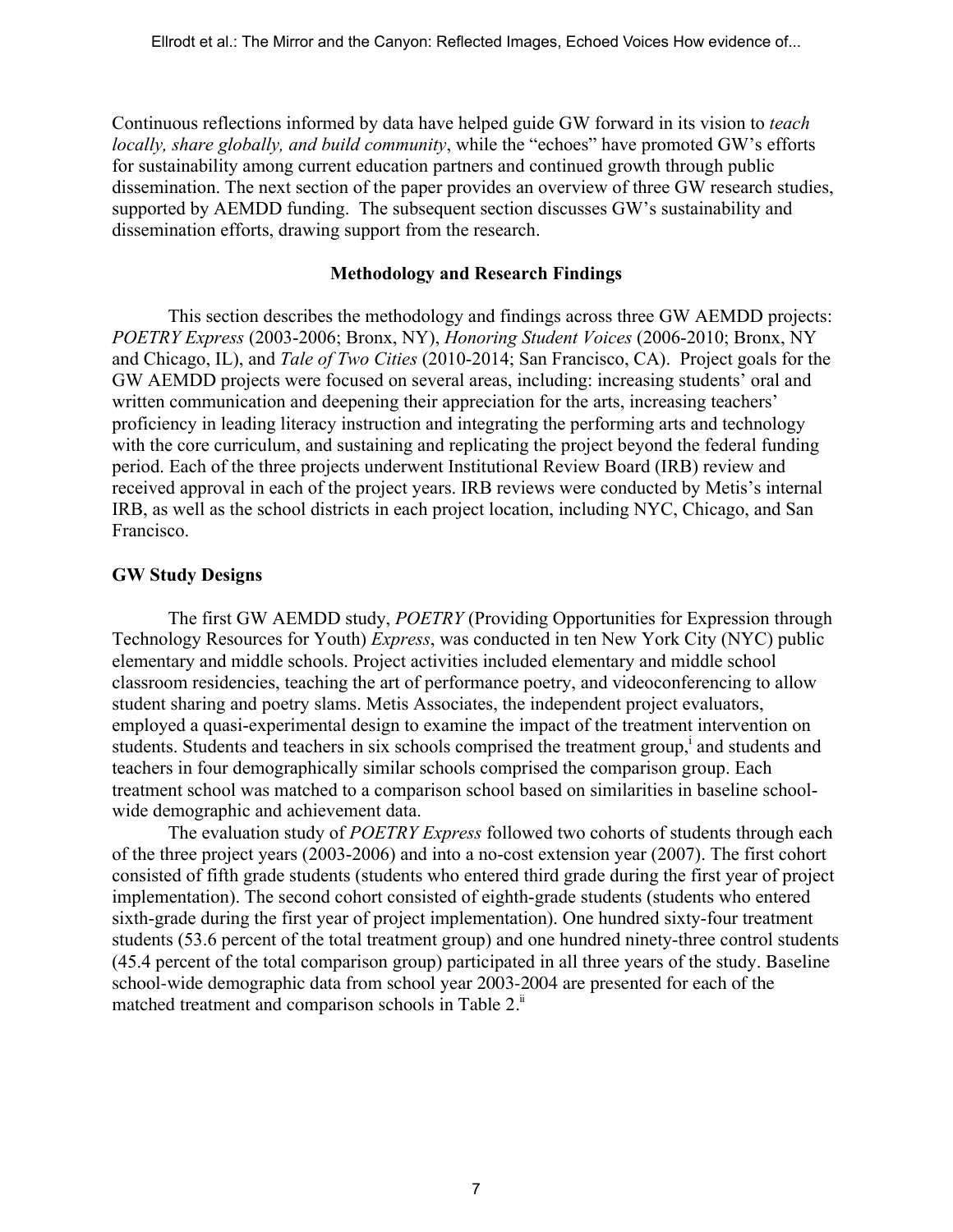*Journal for Learning through the Arts*, 10(1) (2014)

|              |         | $-000 - 000 + 1$ | $500001$ $m = 5000$ |               |         |              |
|--------------|---------|------------------|---------------------|---------------|---------|--------------|
| School       | Grades  | Enrollment       | % Free or           | $\frac{0}{0}$ | $%$ ELL | % Proficient |
|              | Served  | N                | Reduced             | Minority      |         | or Above in  |
|              |         |                  | Lunch               |               |         | <b>ELA</b>   |
| Treatment 1  | $K-6$   | 961              | 92.3                | 99.0          | 29.6    | 24.4         |
| Treatment 2  | $K-6$   | 544              | 90.1                | 96.6          | 27.3    | 17.8         |
| Treatment 3  | $K-8$   | 891              | 99.4                | 99.6          | 23.2    | 23.5         |
| Treatment 4  | $5 - 8$ | 1664             | 90.8                | 99.3          | 25.6    | 19.7         |
| Comparison 1 | $PK-5$  | 964              | 99.7                | 99.7          | 22.3    | 17.9         |
| Comparison 2 | $K-6$   | 606              | 90.6                | 98.8          | 23.2    | 27.3         |
| Comparison 3 | $K-8$   | 1070             | 95.9                | 99.4          | 25.6    | 19.0         |
| Comparison 4 | $5 - 8$ | 1398             | 81.9                | 99.6          | 18.3    | 19.9         |

Table 2 *POETRY Express* Baseline (2003-2004) School-wide Demographic Data

To establish baseline equivalence, independent-samples t-tests were conducted to test whether schools in the treatment condition and those in the control condition were equivalent on school-level baseline measures (e.g., demographics and ELA achievement). The results indicate that there were no statistically significant differences between the treatment and control schools at baseline.

GW was awarded AEMDD funds to implement a second demonstration project, *Honoring Student Voices* in 2006. *Honoring Student Voices* targeted high-need (Title I and designated academically underperforming) middle schools in NYC and in Chicago, providing teachers and students in these schools with intensive workshops in the art of poetry and performance. Metis employed a cluster randomized design to evaluate this project. Six schools in each city were assigned randomly to either the treatment or the control condition, resulting in six treatment and six control schools in total across the two cities. The evaluation tracked students and teachers in the treatment and control schools over the course of three years of program implementation from sixth grade (2007-2008) through eighth grade (2009-2010) to assess cumulative impacts

The *Honoring Student Voices* study targeted students in middle school, following two cohorts of students in New York City and Chicago from sixth to eighth grade throughout the three years of project implementation. In total, 700 students across the two cities participated in at least one year of project implementation. More than 300 students received treatment in all three years of program implementation. Table 3 presents baseline (school year 2006-2007) demographic data on participating treatment and control students.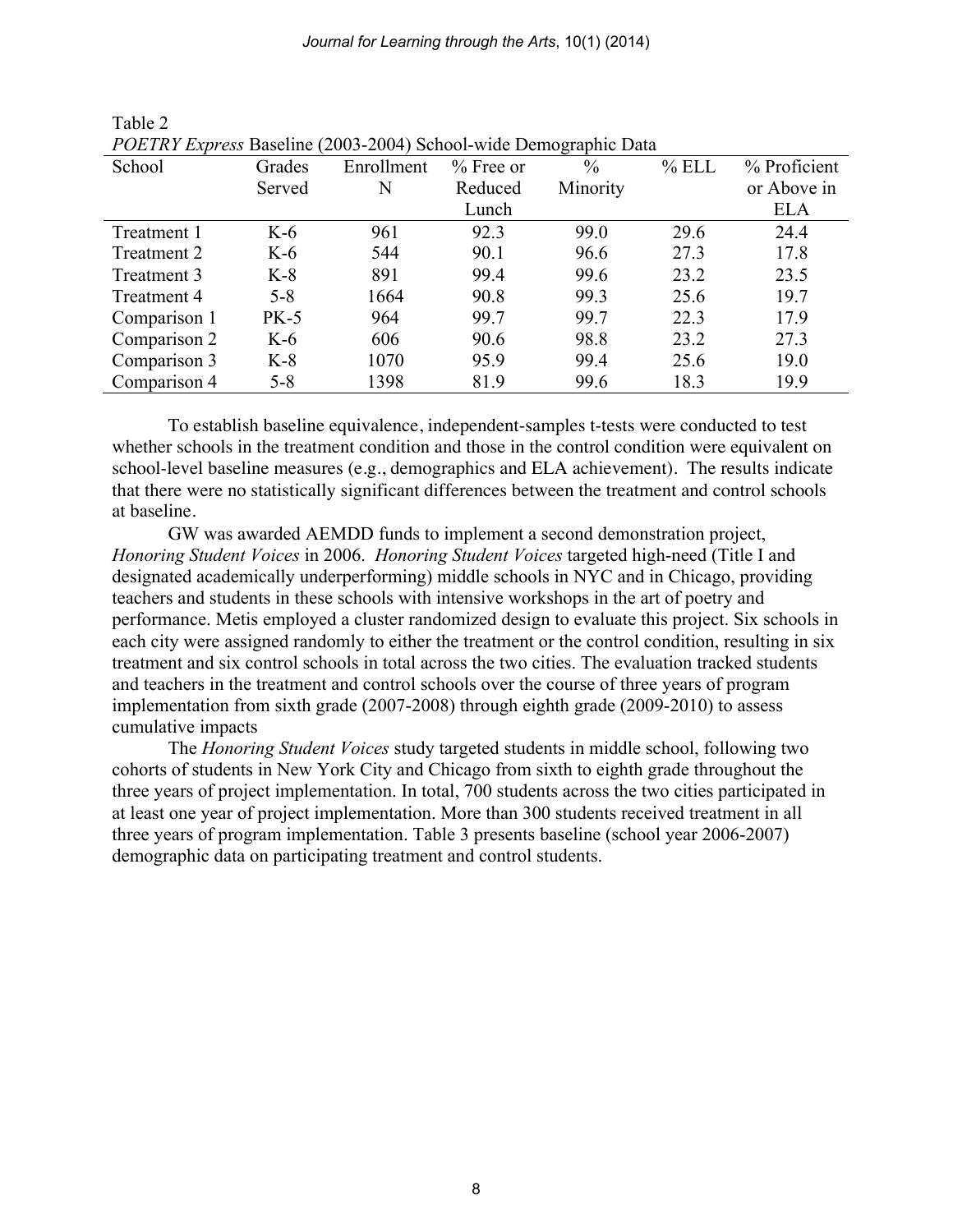Ellrodt et al.: The Mirror and the Canyon: Reflected Images, Echoed Voices How evidence of...

| Tronoring Student Volces Daschile (2000-2007) Family Student Demographic Data |                 |             |          |               |           |              |  |
|-------------------------------------------------------------------------------|-----------------|-------------|----------|---------------|-----------|--------------|--|
| <b>Study Group</b>                                                            |                 | $%$ Free or | $\%$     | $\frac{0}{0}$ | % Special | % Proficient |  |
|                                                                               | Participating   | Reduced     | Minority | <b>ELL</b>    | Ed        | or Above in  |  |
|                                                                               | <b>Students</b> | Lunch       |          |               |           | <b>ELA</b>   |  |
| N <sup>Y</sup> C                                                              |                 |             |          |               |           |              |  |
| Treatment                                                                     | 263             | 97.0        | 99.3     | 26.2          | 19.0      | 33.3         |  |
| Control                                                                       | 296             | 91.2        | 97.7     | 20.9          | 27.0      | 39.4         |  |
| Chicago                                                                       |                 |             |          |               |           |              |  |
| Treatment                                                                     | 167             | 92.8        | 98.2     | 17.4          | 4.2       | 26.2         |  |
| Control                                                                       | 190             | 87.9        | 98.5     | 2.1           | 6.3       | 23.5         |  |

Table 3 *Honoring Student Voices* Baseline (2006-2007) Participating Student Demographic Data

Similar to *Poetry Express*, independent-samples t-tests revealed that schools in the treatment condition and those in the control condition were equivalent on school-level baseline measures (e.g., demographics and ELA achievement) with no statistically significant differences between the treatment and control schools at baseline.

A third AEMDD-funded project is currently underway in partnership with the San Francisco Unified School District and the Performing Arts Workshop (the Workshop). Similar to the *Honoring Student Voices* project, the evaluation is using a cluster randomized design for the evaluation of the *Tale of Two Cities* project. A total of six eligible middle schools in San Francisco were randomly assigned to either the treatment or the control group, resulting in three schools in each condition. The *Tale of Two Cities* project is currently in its final year of implementation. At the project end (2014), the study will have followed three cohorts of treatment and control students across three years of program implementation (2011-2014). The first cohort includes students who entered sixth grade during the first implementation year (2011- 2012), following the students in seventh grade during the second implementation year (2012- 2013) and in eighth grade during the final year (2013-2014). The second cohort includes students who entered sixth grade during the second year of implementation, and during the final project year, the project will serve students in sixth, seventh, and eighth grade in their ELA classes. Table 4 presents demographic data for the first cohort of students during the 2011-2012 baseline year.<sup>iii</sup>

#### Table 4

| Tale of Two Cities Baseline (2011-2012) Participating Student Demographic Data |                 |            |         |           |              |  |  |  |
|--------------------------------------------------------------------------------|-----------------|------------|---------|-----------|--------------|--|--|--|
| <b>Study Group</b>                                                             | N Participating | % Minority | $%$ ELL | % Special | % Proficient |  |  |  |
|                                                                                | <b>Students</b> |            |         | Ed        | or Above in  |  |  |  |
|                                                                                |                 |            |         |           | ELA          |  |  |  |
| Treatment                                                                      | 315             | 94.7       | 27.0    | 18.1      | 40.7         |  |  |  |
| Control                                                                        | 556             | 92.6       | 28.4    | 155       | 41.0         |  |  |  |

As was the case with *Poetry Express* and *Honoring Student Voices*, independent-samples t-tests revealed no statistically significant differences between the treatment and control schools at baseline.

For all three AEMDD projects, participating students and teachers in the treatment schools engaged in both the program and research activities. As part of the study design,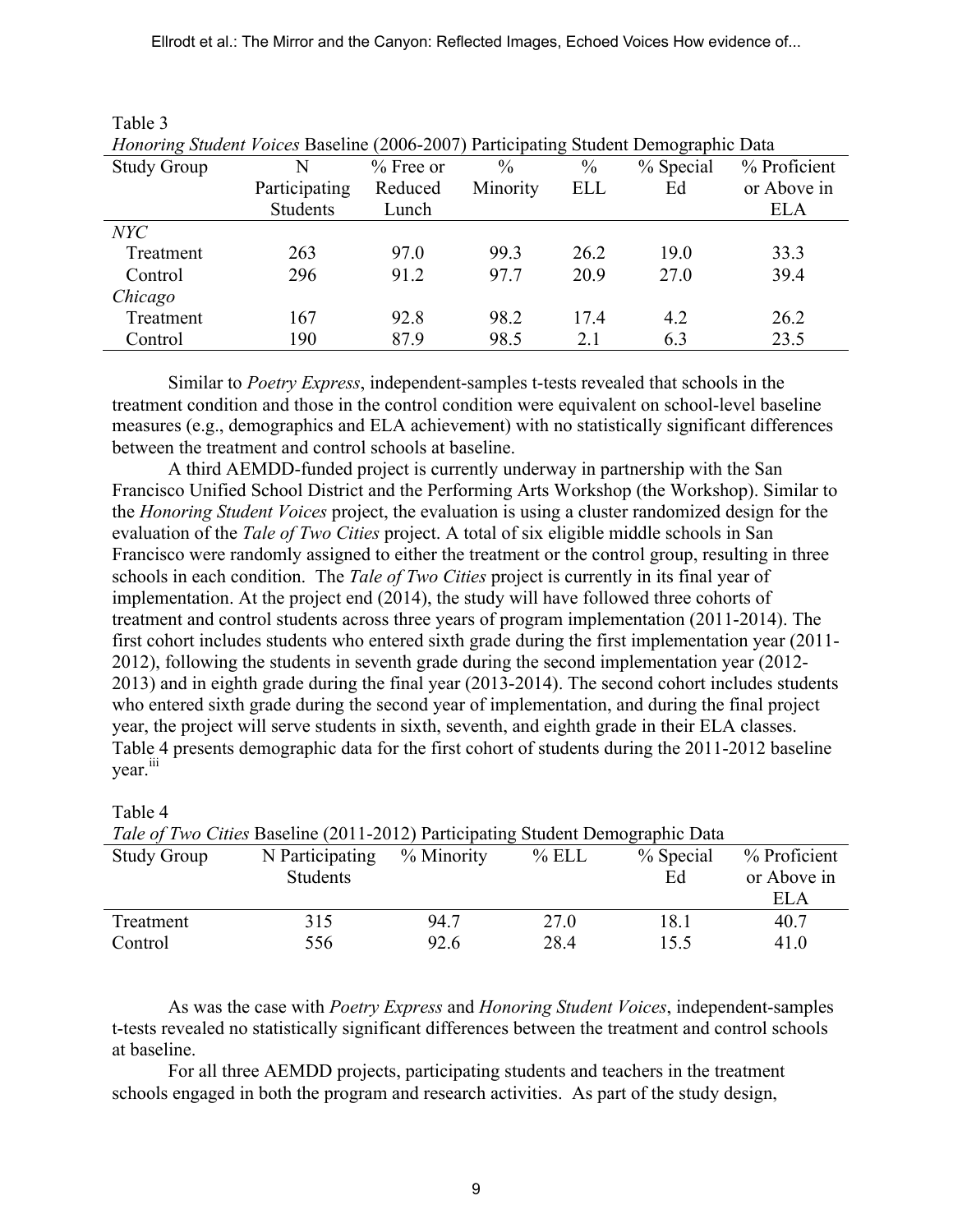students and teachers in comparison or control schools participated in the research activities only. The research design in the latter studies allowed for comparisons of growth or change between treatment groups, to provide evidence to demonstrate program effects.

# **Measures**

For each GW AEMDD study, the respective evaluations employed a multi-method approach to measure the outcomes of the respective project objectives. Impact on student achievement in English Language Arts (ELA) was assessed through longitudinal analyses of student standardized test scores on state ELA exams. Pre- and post- surveys were also administered to both teachers and students on an annual basis. Additional research activities included locally developed poetry performance and writing skills rubrics for students, observations of program activities, and interviews and focus groups with school and program staff.

Student surveys used for all the GW AEMDD studies were designed to assess students' attitudes towards literacy, school, and general learning. For *POETRY Express*, the student survey was developed locally in collaboration with Metis and GW staff. For *Honoring Student Voices* and *Tale of Two Cities*, student surveys were expanded to measure students' motivation around four specific goal orientations: task involvement, effort, competition, and social concern. Questions pertaining to these goal orientations were used from four whole scales of the *Inventory of School Motivation* (ISM) by (McInerney & Sinclair, 1992), a published and validated instrument designed for use with students in middle and high school.

## **Impact on Student ELA Literacy**

Longitudinal analyses on student achievement data conducted for the *POETRY Express*  and *Honoring Student Voices* projects provide evidence of impact on student ELA achievement outcomes. As The *Tale of Two Cities* project is still in progress, final analyses are not yet available.

In *POETRY Express,* analyses of the sixth-grade cohort student achievement test scores indicated that the treatment group students outscored comparison group students on the 2007 New York State ELA test. The mean scale score for the treatment group was 8.6 points higher than the mean scale score for the comparison group, after controlling for baseline ELA achievement in 2004 (ES=0.35;  $p<0.05$ ). Furthermore, treatment students made greater gains than control students, after controlling for ELL, Special Education, and Free and Reduced Lunch status. Results of logistic regressions from the first project implementation year (2004) to final year (2006) indicate that that treatment students were 2.3 times as likely as control students to be proficient in reading by  $2006$  ( $p<0.001$ ). Analyses of logistic regressions conducted from the first project implementation year (2004) through one year past the end of the project (2007) showed that treatment students were 1.7 times as likely as control students to be proficient in reading by 2007 (p<0.01).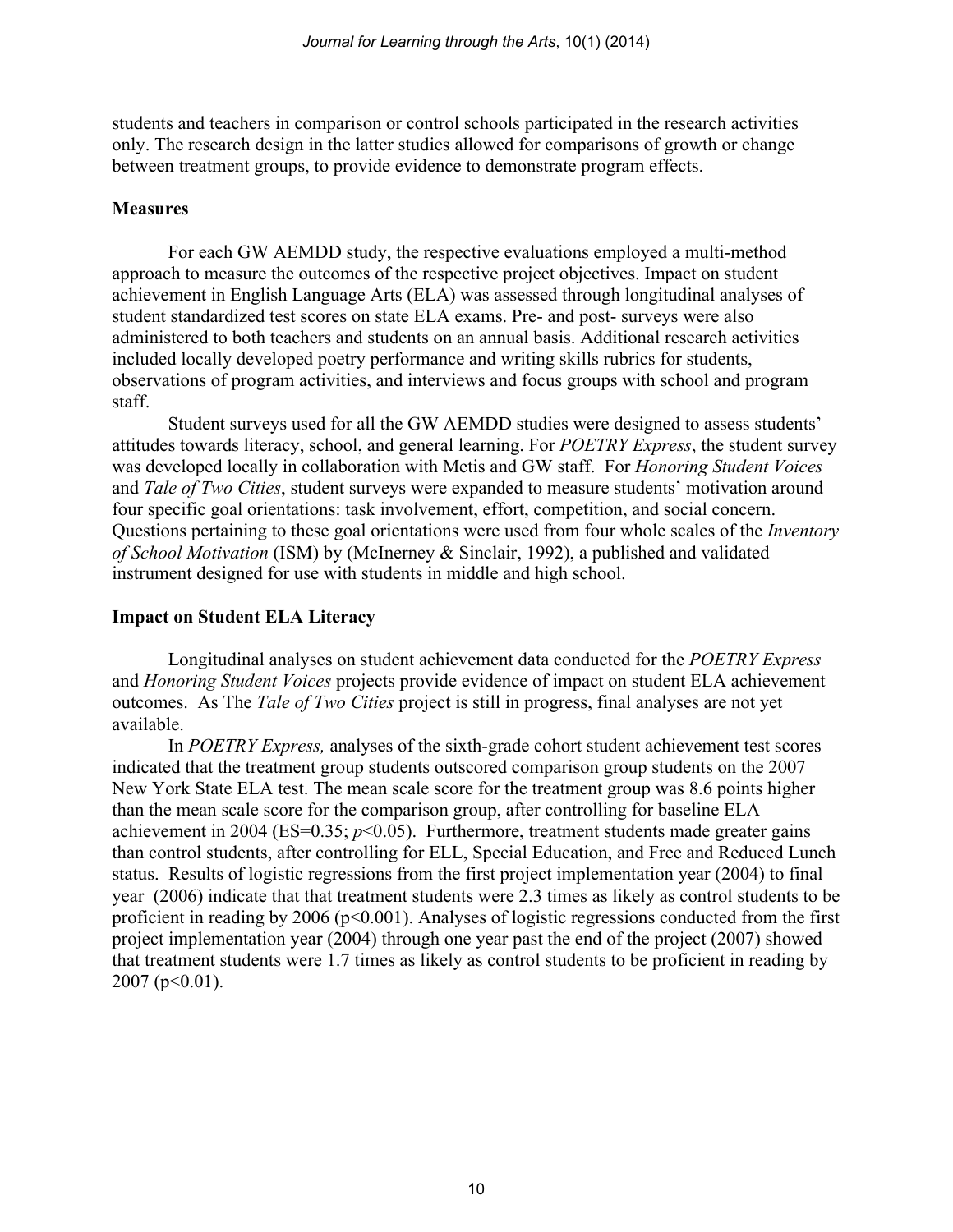Ellrodt et al.: The Mirror and the Canyon: Reflected Images, Echoed Voices How evidence of...

| able |  |
|------|--|
|------|--|

| Summary of Logistic Regression: <i>POETRY Express</i> Student Reading Proficiency (2004-2006) |             |            |         |  |  |
|-----------------------------------------------------------------------------------------------|-------------|------------|---------|--|--|
| <b>POETRY Express Students</b>                                                                |             |            |         |  |  |
|                                                                                               | $(N=730)$   |            |         |  |  |
| Predictor                                                                                     | B           | <b>SEB</b> | $e^{B}$ |  |  |
|                                                                                               |             |            |         |  |  |
| <b>Treatment Status</b>                                                                       | $.850***$   | .183       | 2.339   |  |  |
| English Language Learner Status                                                               | $-20.915$   | 4463.989   | .000    |  |  |
| Reading Proficiency (baseline)                                                                | $2.817***$  | .335       | 16.723  |  |  |
| <b>Special Education Status</b>                                                               | $-.512$     | .445       | .599    |  |  |
| Free or Reduced Price Lunch Status                                                            | $-.007$     | .209       | .993    |  |  |
| Constant                                                                                      | $-1.035***$ | .307       | .355    |  |  |

*Note:*  $R^2$  = .270 (Cox & Snell), .368 (Nagelkerke). \*p < .05. \*\*p < .01. \*\*\*p < .001.

#### Table 6 Summary of Logistic Regression: *POETRY Express* Student Reading Proficiency (2004-2006)

|                                    | <b>POETRY Express Students</b><br>$(N=730)$ |      |         |  |  |
|------------------------------------|---------------------------------------------|------|---------|--|--|
| Predictor                          | B                                           | SE B | $e^{b}$ |  |  |
|                                    |                                             |      |         |  |  |
| <b>Treatment Status</b>            | 584**                                       | .217 | 1.793   |  |  |
| English Language Learner Status    | $-1.393**$                                  | .536 | .248    |  |  |
| Reading Proficiency (baseline)     | 1.488***                                    | .248 | 4.428   |  |  |
| <b>Special Education Status</b>    | $-1.014$                                    | .743 | .363    |  |  |
| Free or Reduced Price Lunch Status | $1.677***$                                  | .348 | 5.348   |  |  |
| Constant                           | $-3.463***$                                 | .369 | -031    |  |  |

*Note:*  $R^2 = .108$  (Cox & Snell), .183 (Nagelkerke). \*p < .05. \*\*p < .01. \*\*\*p < .001.

These findings are underscored by data gathered for the *Honoring Student Voices* project. Tables 7 and 8 present mean scale scores on New York State ELA and Chicago ISAT Reading assessments for students in the treatment and control groups, as well as the results of repeated measures ANOVA analyses. For the NYC cohort, results of a repeated measure ANOVA revealed that the patterns of change over time differed significantly by group. Although mean scale scores generally increased from 2006 to 2010, this growth was not steady. The treatment group mean scale score increased from 2006 to 2009; however, mean scores for both groups declined from 2009 to 2010. The differences were significantly larger for control group students than for treatment group students ( $ES=0.22$ ;  $p<0.05$ ). For the Chicago cohort, mean scale scores increased significantly over time from 2006 to 2010 for both groups. Results of repeated measures ANOVA indicate a statistically significant difference between groups, in favor of the control group, in rate of growth over time  $(ES=0.38; p<0.05)$ . While the treatment group mean scale score increased consistently over time (from baseline to 2010), the control group mean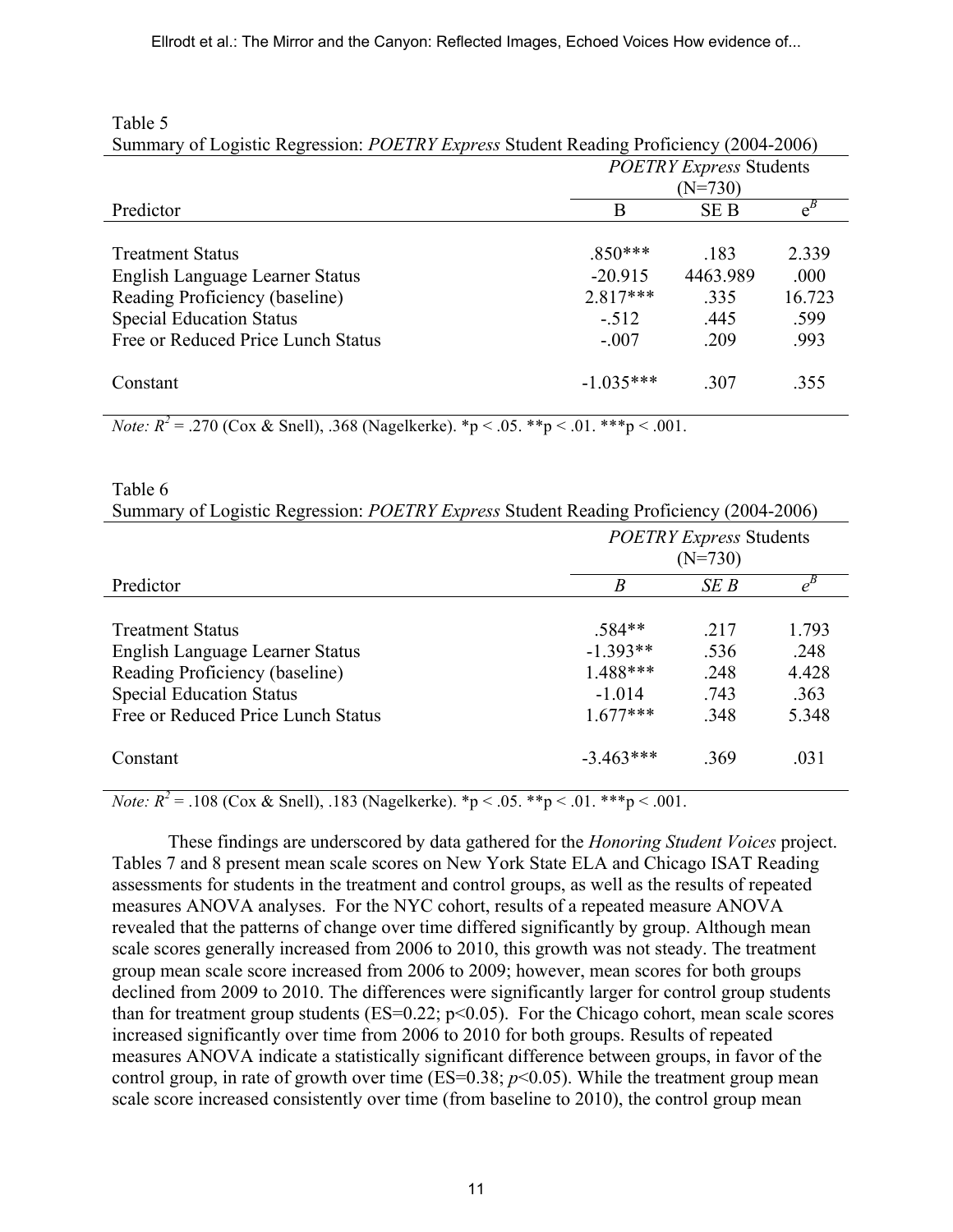scale score stabilized from 2008 to 2009 and then sharply increased from 2009 to 2010. Longitudinal results of logistic regressions (Table 9) indicate that all treatment students made greater gains than control students, after controlling for ELL, Special Education, and Free and Reduced Lunch status, with analyses showing that treatment students were 2.2 times as likely as control students to be proficient in reading by 2010 ( $p \le 0.01$ ).

Table 7

*Honoring Student Voices* Student English Proficiency Means and Standard Deviations<sup>iv</sup> (2007-2010)

|        |                           | <b>NYC</b> |           | Chicago   |          |  |
|--------|---------------------------|------------|-----------|-----------|----------|--|
|        |                           | Treatment  | Control   | Treatment | Control  |  |
|        |                           | $(N=204)$  | $(N=199)$ | $(N=75)$  | $(N=42)$ |  |
| Spring | Mean                      | 646.41     | 639.48    | 213.51    | 205.55   |  |
| 2006   | <b>Standard Deviation</b> | 27.126     | 32.515    | 26.37     | 30.44    |  |
| Spring | Mean                      | 648.11     | 646.95    | 222.98    | 216.69   |  |
| 2007   | <b>Standard Deviation</b> | 21.084     | 27.105    | 26.58     | 29.11    |  |
| Spring | Mean                      | 649.02     | 642.70    | 235.80    | 233.64   |  |
| 2008   | <b>Standard Deviation</b> | 18.371     | 22.240    | 27.18     | 25.30    |  |
| Spring | Mean                      | 657.24     | 654.93    | 241.31    | 233.71   |  |
| 2009   | <b>Standard Deviation</b> | 15.335     | 15.141    | 24.99     | 28.91    |  |
| Spring | Mean                      | 650.46     | 642.89    | 249.56    | 251.81   |  |
| 2010   | <b>Standard Deviation</b> | 17.586     | 16.630    | 20.89     | 27.11    |  |

# Table 8

Results of Repeated Measures ANOVA: *Honoring Student Voices* Student Reading Proficiency (2007-2010)

| Source                            | NYC-   |           |             | Chicago |           |             |  |
|-----------------------------------|--------|-----------|-------------|---------|-----------|-------------|--|
|                                   | F      |           | Cohen's $d$ |         |           | Cohen's $d$ |  |
| Time                              | 31.504 | $<001***$ | 0.74        | 181.315 | $<001***$ | 2.76        |  |
| <b>Study Group</b>                | 3.982  | $.047*$   | 0.26        | 0.752   | .388      | 0.18        |  |
| Time*Group                        | 2.755  | $.040*$   | 0.22        | 3.336   | $.014*$   | 0.38        |  |
| *p < .05. **p < .01. ***p < .001. |        |           |             |         |           |             |  |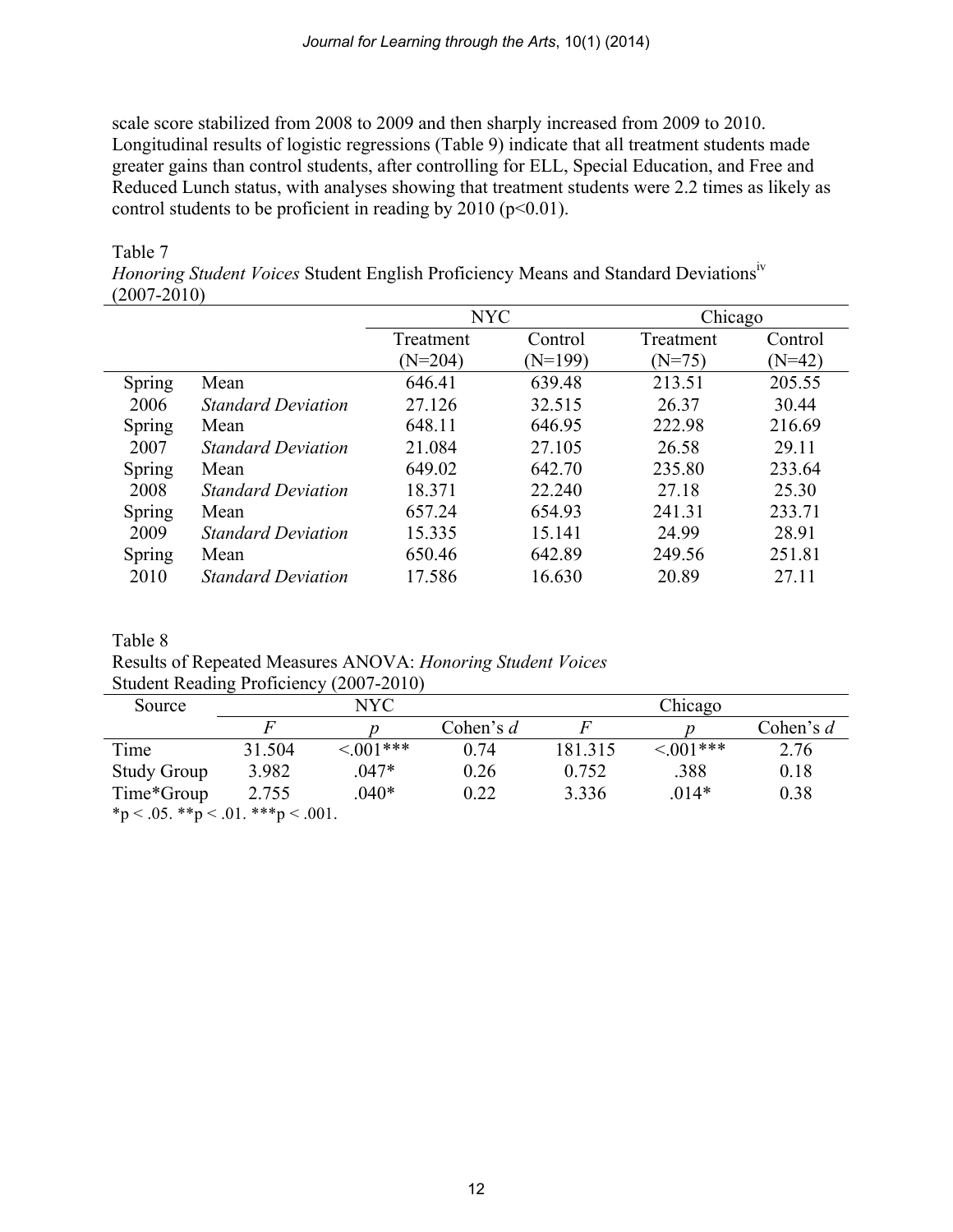| $-001 - 010$                                |                                                      |      |         |
|---------------------------------------------|------------------------------------------------------|------|---------|
|                                             | <b>Honoring Student Voices</b><br>Students $(N=890)$ |      |         |
| Predictor                                   | B                                                    | SEB  | $e^{B}$ |
| <b>Treatment Status</b>                     | $.773**$                                             | .253 | 2.167   |
| English Language Learner Status             | $-760*$                                              | .370 | .468    |
| ELA Achievement Test Proficiency (baseline) | $2.951***$                                           | .260 | 19.127  |
| <b>Special Education Status</b>             | $-751$                                               | .383 | .472    |
| Free or Reduced Price Lunch Status          | $-746*$                                              | .315 | .474    |
| Constant                                    | $-2.399***$                                          | .307 | .091    |

### Table 9 Summary of Logistic Regression: *Honoring Student Voices*  Student Reading Proficiency (2007-2010)

*Note:*  $R^2$  = .206 (Cox & Snell), .387 (Nagelkerke). \*p < .05. \*\*p < .01. \*\*\*p < .001.

# **Impact on Social-Emotional Outcomes**

GW works to impact not only student achievement in English language arts, but also specifically related outcomes such as motivation, engagement, and other  $21<sup>st</sup>$  century skills. These outcomes have been examined in all of the research studies on the GW model. For *POETRY Express,* student perceptions of changes were examined through the use of surveys of the treatment students a year after the project ended. Overall, students reported significantly more positive responses one year after the end of the *POETRY Express* program than they did at the start of the program (fall 2003). For example, significant increases were evident in students' pre- to post-program academic and literacy-specific motivation

Four ISM goal orientations included on the pre- and post- student surveys were analyzed for the *Honoring Student Voices* and *Tale of Two Cities* projects. For *Honoring Student Voices*, repeated measures ANOVAs were conducted to assess significant differences in gains in ISM scale scores over the full course of program implementation (2007-2010). Results of analyses examining change in responses over the course of three years of implementation are presented in Table10 for the NYC cohort of students.<sup>v</sup> The repeated measures ANOVAs revealed that both treatment and control group means significantly declined over time on three of four goal orientation motivation scales: effort, competition, and social concern. On two of these scales (effort and social concern), there were significant differences  $(p<0.05)$  among groups in the rate of this change, with the control group declining more severely than the treatment group.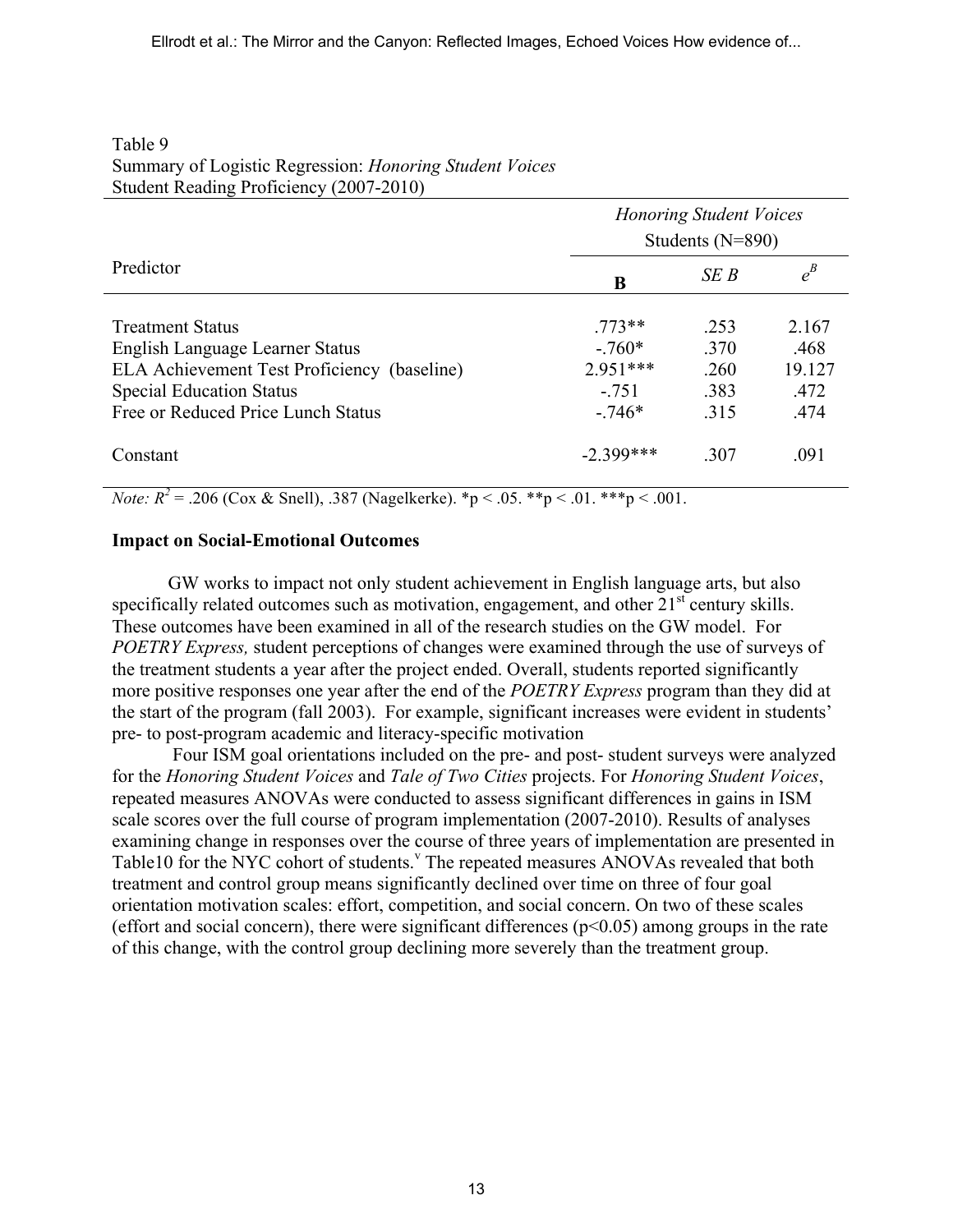| Source             | <b>Task Involvement</b> |                |             | Effort |                |             |
|--------------------|-------------------------|----------------|-------------|--------|----------------|-------------|
|                    | $\,F$                   |                | Cohen's $d$ | F      |                | Cohen's $d$ |
| Time               | 2.615                   | .108           | 0.25        | 27.984 | $\leq 0.01***$ | 0.80        |
| <b>Study Group</b> | 0.941                   | .333           | 0.14        | 2.781  | .097           | 0.26        |
| Time*Group         | 1.083                   | .300           | 0.16        | 5.008  | $.026**$       | 0.34        |
|                    |                         |                |             |        |                |             |
|                    |                         |                |             |        |                |             |
|                    |                         | Competition    |             |        | Social Concern |             |
|                    | F                       |                | Cohen's $d$ | F      |                | Cohen's $d$ |
| Time               | 28.330                  | $\leq 0.01***$ | 0.80        | 19.872 | $<001***$      | 0.68        |
| <b>Study Group</b> | 0.505                   | .478           | 0.11        | 6.940  | $.009**$       | .040        |
| Time*Group         | 0.331                   | .566           | 0.09        | 7.739  | $.006**$       | 0.42        |

Table 10 Results of Repeated Measures ANOVA: *Honoring Student Voices* ISM Goal Motivation Scales (2007-2010)

 $*<sub>p</sub> < .05.$   $*<sub>p</sub> < .01.$   $*<sub>p</sub> < .001.$ 

For the *Tale of Two Cities*, analyses of covariance (ANCOVA) were conducted to assess significant differences in gains in ISM after the second year of implementation (Table 11). Results from the analyses of covariance reveal that mean scores for the treatment students increase for the competition goal orientation motivation scales, while the mean scores for the control students decline. , a difference not considered significant. The results also indicate that mean scores for students in both the treatment and control groups declined from 2011 to 2012 on the remaining three goal orientation scales on the ISM: task involvement, effort and social concern. Differences between students in the treatment and control groups were significant only for the effort goal orientation motivation scale ( $p \le 0.05$ ) based on an analysis of covariance.

Table 11

Results of Analysis of Covariance: *Tale of Two Cities* ISM Goal Motivation Scales (2007-2010)

| $101.1$ Ovar montration beared (2007 2010) |                |         |                |                |                       |          |                             |
|--------------------------------------------|----------------|---------|----------------|----------------|-----------------------|----------|-----------------------------|
| <b>ISM</b> Goal                            |                | Total N | Spring<br>2011 | Spring<br>2012 | Pre to<br>Post        |          | Effect<br>Size <sup>1</sup> |
|                                            | Study<br>Group |         | Mean<br>Score  | Mean<br>Score  | Mean<br>Gain<br>Score | F        |                             |
| Task                                       | Treatment      | 46      | 4.52           | 4.41           | $-0.1087$             | 1.147    | $-0.150$                    |
| Involvement                                | Control        | 113     | 4.40           | 4.19           | $-0.2087$             |          |                             |
| Effort                                     | Treatment      | 46      | 4.30           | 4.25           | $-0.0564$             | $5.122*$ | $-0.1918$                   |
|                                            | Control        | 113     | 4.04           | 3.86           | $-0.1778$             |          |                             |
|                                            | Treatment      | 45      | 3.20           | 3.29           | 0.0933                | 0.462    | $-0.1136$                   |
| Competition                                | Control        | 111     | 3.21           | 3.19           | $-0.0162$             |          |                             |
| Social                                     | Treatment      | 45      | 4.08           | 4.00           | $-0.0800$             |          | 0.0612                      |
| Concern                                    | Control        |         | 3.78           | 3.75           | $-0.0302$             | 0.005    |                             |

\*Denotes statistically significant difference between the gains in the treatment and control group at the p<0.05 level, based on an analysis of covariance.

14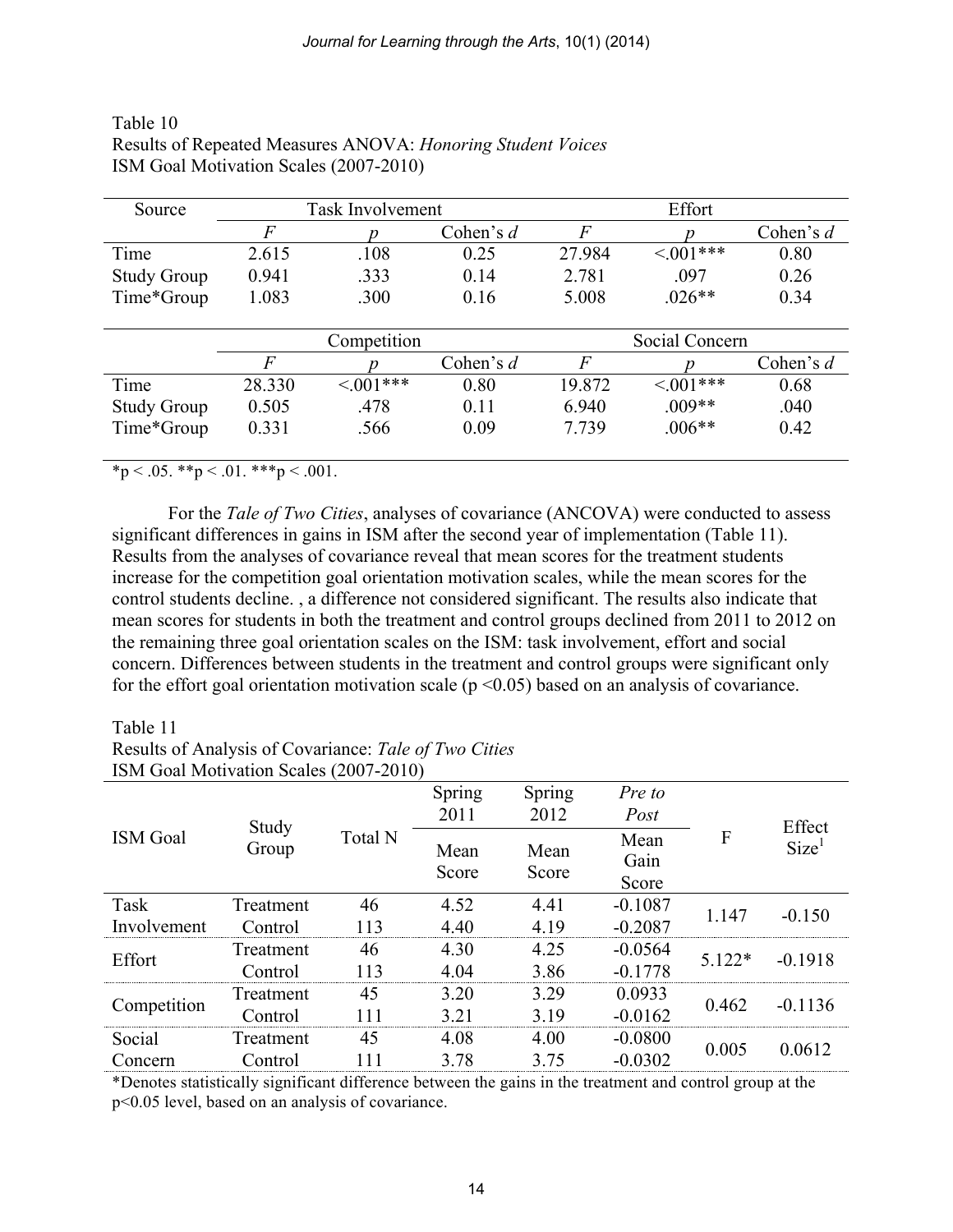<sup>1</sup> Effect size is a measure of the magnitude of the gains or losses, expressed in gain score standard deviation (SD) units. Effect sizes of about .2 are considered small; .5 medium; and .8 or greater are considered large.

### **Impact on Teachers**

Sustainability is an important outcome and a goal of good program implementation for any initiative. GW works with teachers on an ongoing basis to build the capacity of staff to ensure that the project model continues after funding activities have ended. This is evidenced in *Poetry Express* where teachers reported on surveys continuing to implement components of the model even after project funding ended. For example, all former treatment teachers reported integrating art instruction, authentic assessment and poetry into class lessons in the follow up year to the project. Improvements in teachers' skills and confidence levels were also sustained beyond the program implementation years. All participating teachers who responded to the survey reported they were at least somewhat skilled in teaching poetry and writing, and the large majority of them felt they could mentor other teachers in these areas either on their own or with some assistance.

Similar results for *Honoring Student Voices* teachers were found. After the final year of full implementation (spring 2010), the majority of participating treatment teachers reported confidence in their skills around teaching writing, poetry, and theater techniques. For example, more than three-quarters of responding teachers reported that they were very skilled in teaching writing. Similarly, nearly all teachers indicated they were somewhat or very skilled at teaching poetry. Additionally, all (100%) participating treatment school teachers who responded to the survey reported using authentic assessment strategies in classroom activities, specifically for literacy instruction.

In the spring 2012 teacher survey for *Tale of Two Cities* project, teachers were overwhelmingly supportive of the program. For example, one teacher wrote. "…Love this program. It has made me much more comfortable with poetry, my ability to teach poetry, and my ability to integrate poetry across content areas." Another teacher wrote, "I always feel like I could use more help in developing my teaching skills in this area [poetry and performance]. I am constantly looking to make my practice more effective and accessible."

# **Limitations of Research**

Several limitations of the three GW studies should be noted, including small sample sizes, challenges gaining access to data for students, and limited responses from parents providing their consent to the study.

# **Complexity and Use of Research**

Overall, the GW model has been successful in its implementation. The program has varied by city in both implementation and outcomes, which may be due to differences in districts, schools, and teachers. Based on research findings from each subsequent iteration of the model, which identified the variations in implementation, GW has worked to enable customization of the program, ensuring that core elements are consistent across sites (e.g., video conferencing for poetry slams) but allowing for flexibility in implementation of the other aspects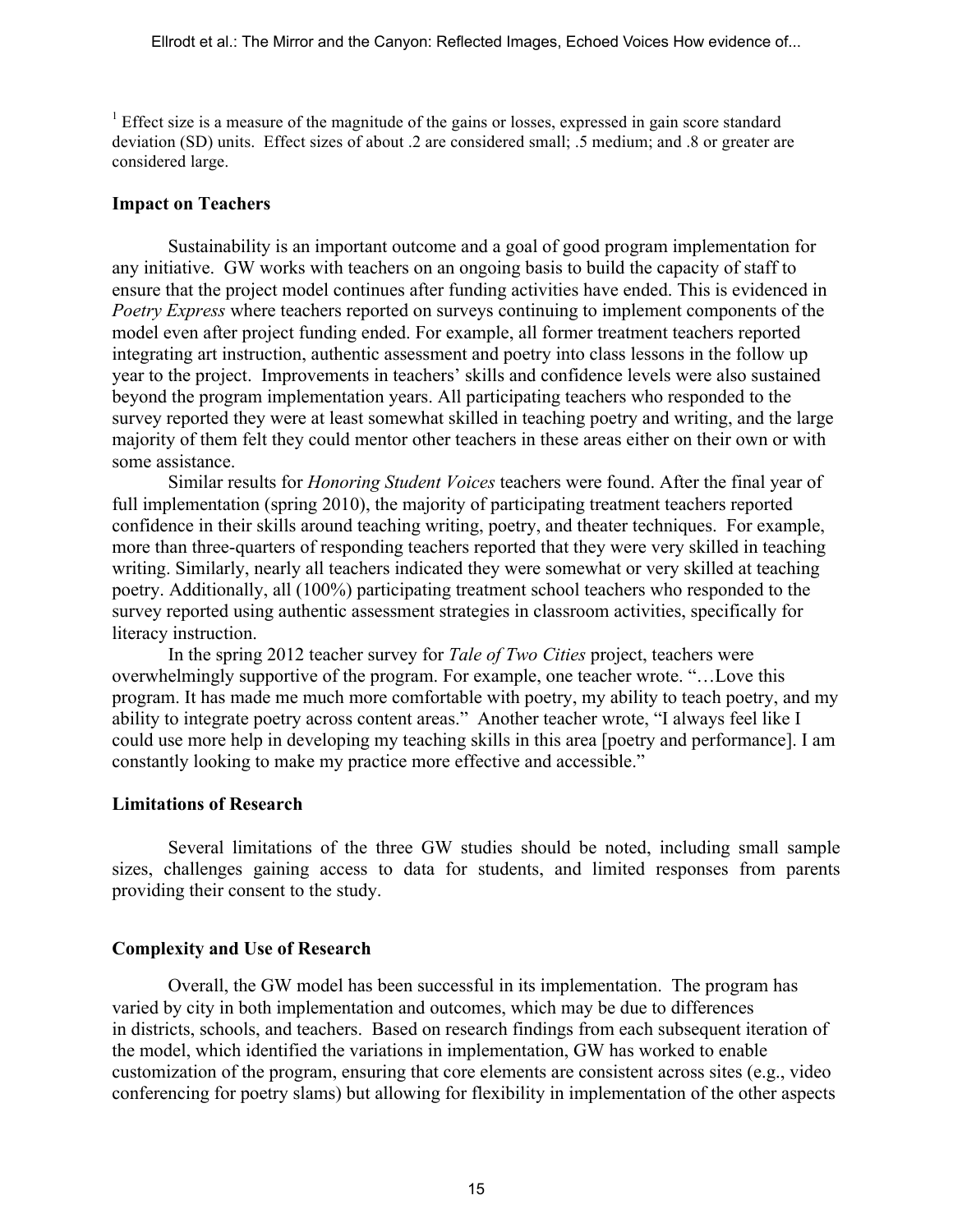of the program (e.g., scheduling of teaching artists). This use of research data has allowed GW to gather information from each implementation to refine the model in order serve a variety of populations, including ELL and special education students, in multiple locations nationally.

#### **Discussion**

*POETRY Express*, the first AEMDD implementation project and evaluation study, provided GW with an opportunity to test whether the initial program model, implemented in *Bronx WRITeS* in 1998, could generate valid research data to demonstrate the impact of arts and technology integration on student achievement in literacy and motivation. Prior to this study, only anecdotal evidence had been available to build support for the program among schools and local arts partners. With each new iteration of the GW model, from 2005 through the current time, findings on impact and implementation from the prior AEMDD studies have been used to refine the model of arts integration. In addition, data from each project have been used to help gain access to new organizations in order to spread the model nationally. For example, data from the *POETRY Express* project were used to help gain federal funding and district support in both NYC and Chicago for the *Honoring Student Voices* project. In turn, data from the *Honoring Student Voices* project were used in similar ways to gain support for the *Tale of Two Cities* project in San Francisco. More recently, as part of the dissemination of the model, data from all the GW projects have been used to further expand the project in places such as Maine where the project now includes three new schools.

Following the success of *POETRY Express,* the GW team challenged itself to further test the program model with schools in urban settings outside of New York City by expanding to Chicago and San Francisco. Furthermore, new project activities, such as mentoring in the *Honoring Student Voices* project were added. For this mentoring component, GW worked to engage students from the Bronx, who had several years of experience in the *BRONX WRITeS*  program, with new students in Chicago and New York City. The use of videoconferencing technology provided a platform for ongoing collaboration among students across the two cities. Students performed original poetry and provided critical feedback via a videoconferencing setup in their classroom, promoting student self-esteem and building empathy for other youth of diverse backgrounds in other locations around the country.

Implementing the GW model beyond New York City was not without its challenges and included a learning curve of working with a new school district with different administrative protocols and staff culture. Despite having research from the *POETRY Express* project to secure initial buy-in from the Chicago Public Schools district, replication of the GW model in participating schools took two years. Based on these experiences, GW published *Honoring Student Voices: A Guide to Integrating Arts Education with Literacy Instruction*. This handbook, which is publicly available online, includes sample units, lesson plans, activities and handouts; timelines and professional development guides; tips for implementation (e.g., for getting started, for building successful partnerships, for helping reluctant writers); and sample research instruments.

As GW continued to seek out new locations for expanding its program model, it took stock of the challenges it faced in Chicago when planning for its new iteration of AEMDD funds for the *Tale of Two Cities* project. Prior to partnering with local San Francisco schools, GW reached out to a local arts organization to bridge the gap between arts integration advocacy and the San Francisco Unified School District. The network of current and prior AEMDD grant recipients provided a natural link to engage in a partnership with The Workshop, which had a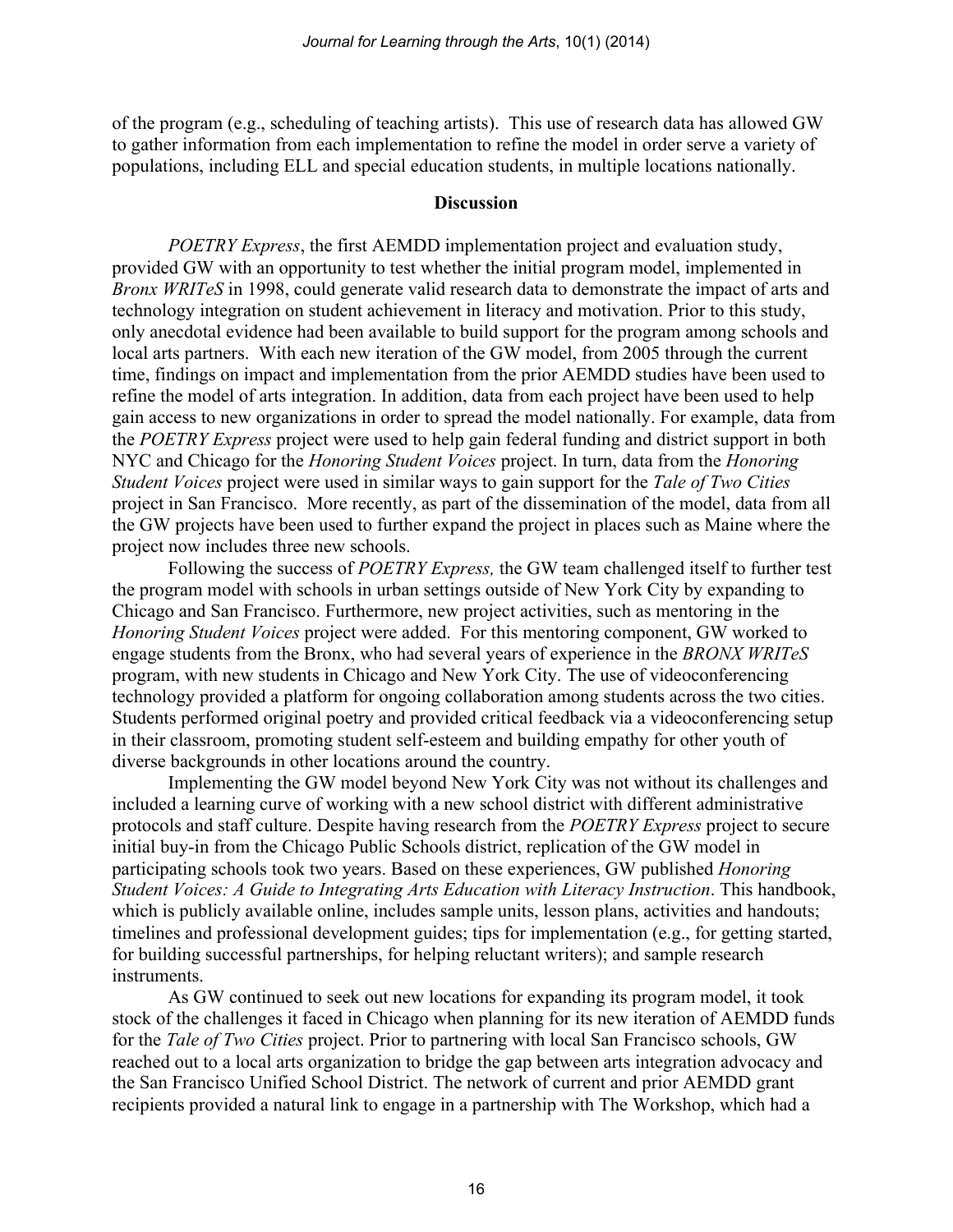successful history of experience in the San Francisco Unified School District schools and an existing Memorandum of Agreement with the district. Building on a newly formed partnership with The Workshop, initial buy-in and implementation of the GW model in San Francisco has been a smoother process. However, the current evaluation study faces additional challenges with commitments among the comparison schools in spite of GW efforts to provide a funding stipend to promote control school participation.

Reflecting on these challenges, GW staff have worked to create an environment of continual improvement and collaboration among current and previous sites. In addition to continuing the mentorship component of the model developed during *Honoring Student Voices* with students in the *Tale of Two Cities* project, mentorship has been expanded to include teachers and administrators. During the 2011-2012 school year, ten collaborative sessions were held between New York City and San Francisco. Teachers and teaching artists in treatment schools in San Francisco and mentoring schools in the Bronx have shared lessons with their students across the two cities on a bi-monthly basis. In addition, in response to our arts partners' need for ongoing sharing, GW introduced an online social network space called Ning (http://globalspeakEZ.ning.com) for teachers and teaching artists in the *Tale of Two Cities project* to share program resources and best practices through video-based lesson exemplars. Over the past three years, this social online space has grown in usage and contributions among the schools in both the Bronx and San Francisco. During this past year, students across the two cities have asked GW to provide a Ning space for students to share poems and provide critical feedback to one another on an ongoing basis. The student Ning (http://gwstudentspeakez. ning.com) is still in development and will be implemented during the final project year.

Evidence collected from the AEMDD projects has been used to promote the expansion of the GW model to new schools in the Bronx, to sustain the model and engage support for it in Chicago and San Francisco, and to engage new partners in the GW community. Live presentations, magazine publications and video documentation have provided digital archives of GW successes and helped to promote further engagement in GW work. In addition, GW has been mentioned in various publications that have focused on the model and research findings. For example, in April 2006, the First Minister of Scotland, Jack McConnell visited a Bronx middle school participating in the *Honoring Student Voices* project to gain insight into model programs that motivate middle school adolescents to stay focused on their education (Coyle, 2006). GW and the *Honoring Student Voices* project were later featured in *Edutopia Magazine* as a model program for arts integration in schools (Rubenstein, 2009). More recently, *GOOD Magazine* wrote a feature on GW poetry slams, a major performance element of the GW model, in *Bronx* (Dwyer, 2011).

Data collected as part of the research on these projects has been invaluable in applying for additional funding to support existing partners in the program. For example, in NYC, GW has received a NewYork State Council on the Arts (NYSCA) grant to test the use of iPads by the students in two schools that are currently part of the GW community. In addition, GW recently received a 21st Century Community Learning Centers grant to expand its model to after school programs and develop a family literacy program in 10 schools in the Bronx. This funding will allow GW to study the model's impact from 2013-2017 with 800 students and 200 adults per year. Once again, the program will leverage technology resources such as videoconferencing and mobile devices to bring student and family communities together across the ethnically diverse neighborhoods of the Bronx for writing or sharing a performance.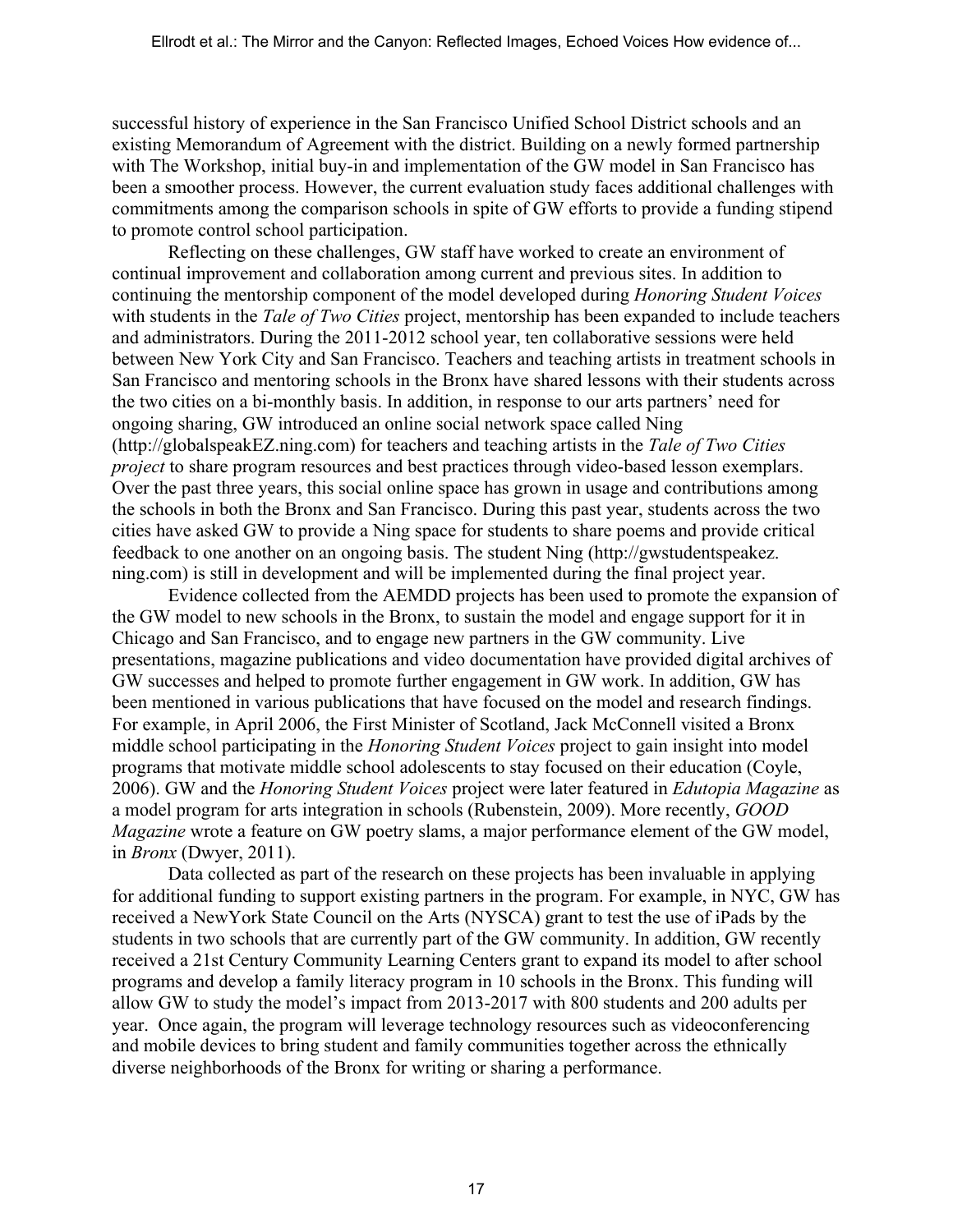In the Bronx, the GW program not only has been sustained, but also has grown through the years. Now in the 15th year, the *BRONX WRITeS* and GW programs have impacted over 15,000 at risk students from over 40 schools in the nation. The legacy of successful practices that have helped to build continued support and promote sustainability are evidenced by the fact that of the four original schools that piloted the model in 1998, two are still program participants. The program began with four schools in the Bronx and presently boasts over forty classes in 17 schools across four cities. In addition, through the years, 26 schools have received grant funds from the USDOE or private foundations to implement the program and 15 of these are still serving students through arts integration programs. Although 14 schools never received grant funds, they have chosen to participate in the program and are able to sustain programming through local budgetary funding.

The use of 21st century technology tools in the program has also provided a unique opportunity for teachers to embrace the use of these technologies in their daily lessons. Survey data from both the *Honoring Student Voices* and *Tale of Two Cities* projects indicate that teachers who participated in the GW model increased their comfort with integration of technology with literacy instruction. The annual GW Winter Poetry Slam tournament, delivered via videoconference to at least 20 schools annually, is a hallmark of the program model and has impacted whole school communities.

Evidence from AEMDD projects has also supported the development of a National Education Association (NEA) grant in Lewiston, Maine and the engagement of a new partner organization, L/A Arts. This relationship began when a former DreamYard teaching artist moved to Maine and, based on the evidence of success of the program, decided to bring the model with him. Pleased with the opportunity for success that the relationship The Workshop helped to build with SFUSD, GW was drawn to L/A Arts as a new connection to forge a relationship with the Lewiston School District and create a new arts organization, *Maine Writes*. The program *Maine Writes* began with two elementary schools and one middle school in Lewiston in the 2012-2013 school year. All three Lewiston schools competed in the Winter GW slam tournament and two of the three schools won first place in their division. For the 2013-2014 school year, L/A Arts plans to expand the *Maine Writes* program, with GW support from GW, to five additional schools in the Lewiston School District.

The evidence gathered through the GW model from its inception today has been used in an iterative cycle of continual improvement. By embracing the aforementioned "mirror and the canyon" metaphor, GW has built on successes, addressed challenges, and "listened to the echo" of the program, enabling the organization to both refine and expand the model of arts integration. As GW continues to collect data through the AEMDD-funded Tale of Two Cities project, *Maine Writes*, the 21<sup>st</sup> Century Community Learning Centers grant, and the NYSCA and NEA grants, it is continuing to collect evidence to refine, sustain, and disseminate the arts integration model to schools throughout the nation.